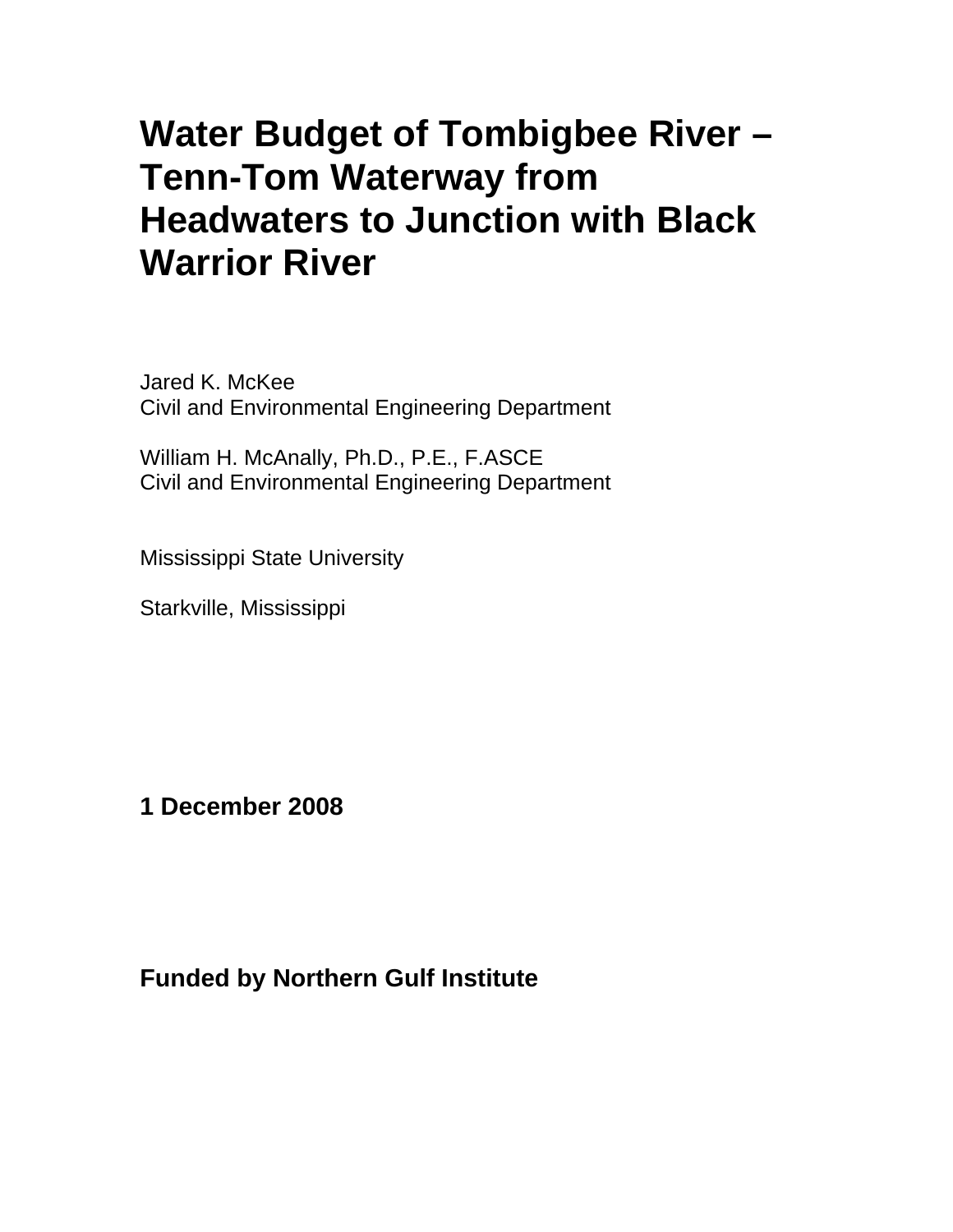### **PREFACE**

This report was prepared with funding from the Northern Gulf Institute (NGI) -- Watershed Modeling Improvements to Enhance Coastal Ecosystems (NGI07-MSU-03).

The authors express their appreciation to all those who generously offered their insights and advice and those who supported the work. In particular we thank Rick Saucer, Allan Brewer and Peter Grace of the U.S. Army Corps of Engineers, Mobile District, who generously shared their extensive knowledge and data with us; Celeste Evans of Mississippi Department of Environmental Quality, Tom Littlepage of Alabama Department of Economic and Community Affairs; and John Cartwright and Rita Jackson of The Geosystems Research Institute at Mississippi State University.

Dr. David Shaw is Director of the NGI, Mr. Glade Woods is Co-Director, and Dr. Michael Carron is Chief Scientific Officer. The NGI web site is at <http://www.northerngulfinstitute.org/home/ngi.php>.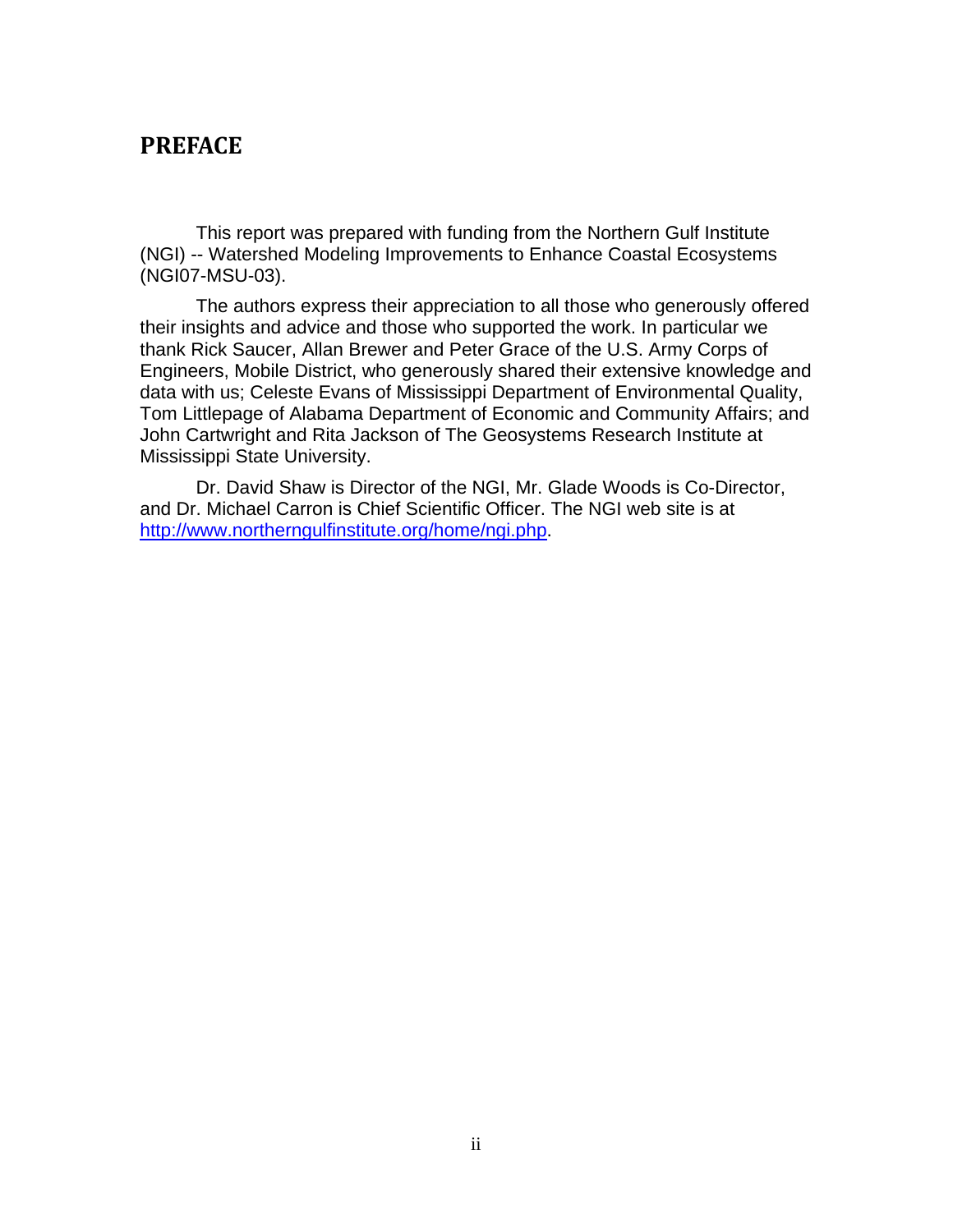### **ABSTRACT**

The purpose of this project is to develop a water budget tool for rivers and demonstrate it for the Tombigbee River-Tenn-Tom Waterway. The Tenn-Tom Waterway was completed in 1984, linking the Tennessee River to Mobile Bay via the Tombigbee River. Water from the Tennessee River watershed flows through Whitten Lock near Bay Springs, Mississippi, and merges with flows from the Tombigbee Watershed. Although the primary authorized purpose for the Waterway is navigation, now it is being looked to for surface water supply for current and future water demands in Northeast Mississippi. Before watershed managers can make well-informed decisions about permitting withdrawals, the amount of water available must be quantified – a water budget. This was attempted through the compilation of data into a spreadsheet schematic of the Tombigbee River and Tenn-Tom Waterway. Data were acquired through various methods and sources including Geographical Information Systems, USGS stream flow Data, MDEQ, ADECA, and USACE personal communication, and the MDEQ EnSearch Engine. A meld of these data into the spreadsheet format transforms them into the volumetric discharges for different flow situations at locations along the river and waterway. Using the information to estimate mean flows at various locations is a reasonable use of the data; however, identifying the probability of minimum flows requires a more sophisticated approach.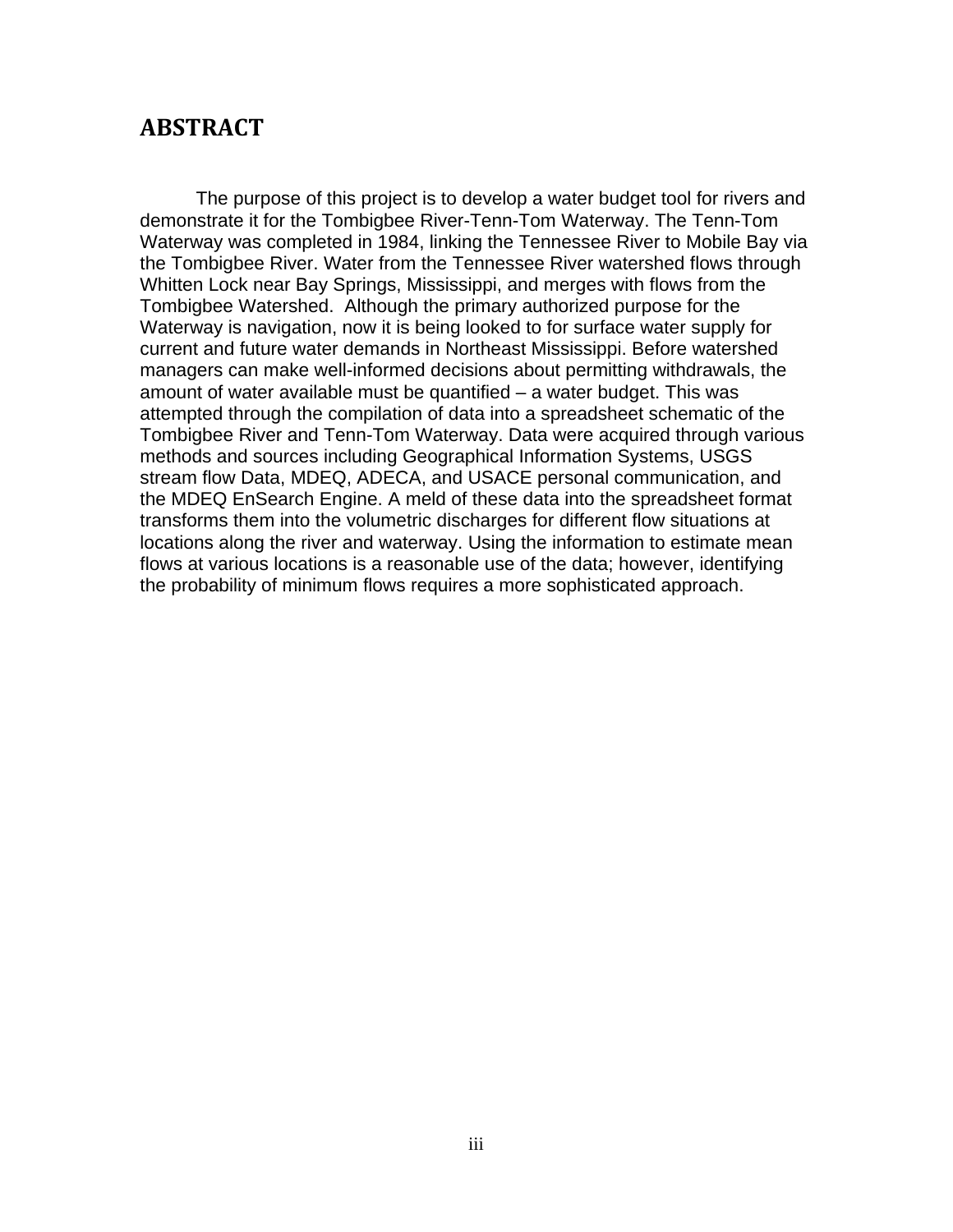# **Table of Contents**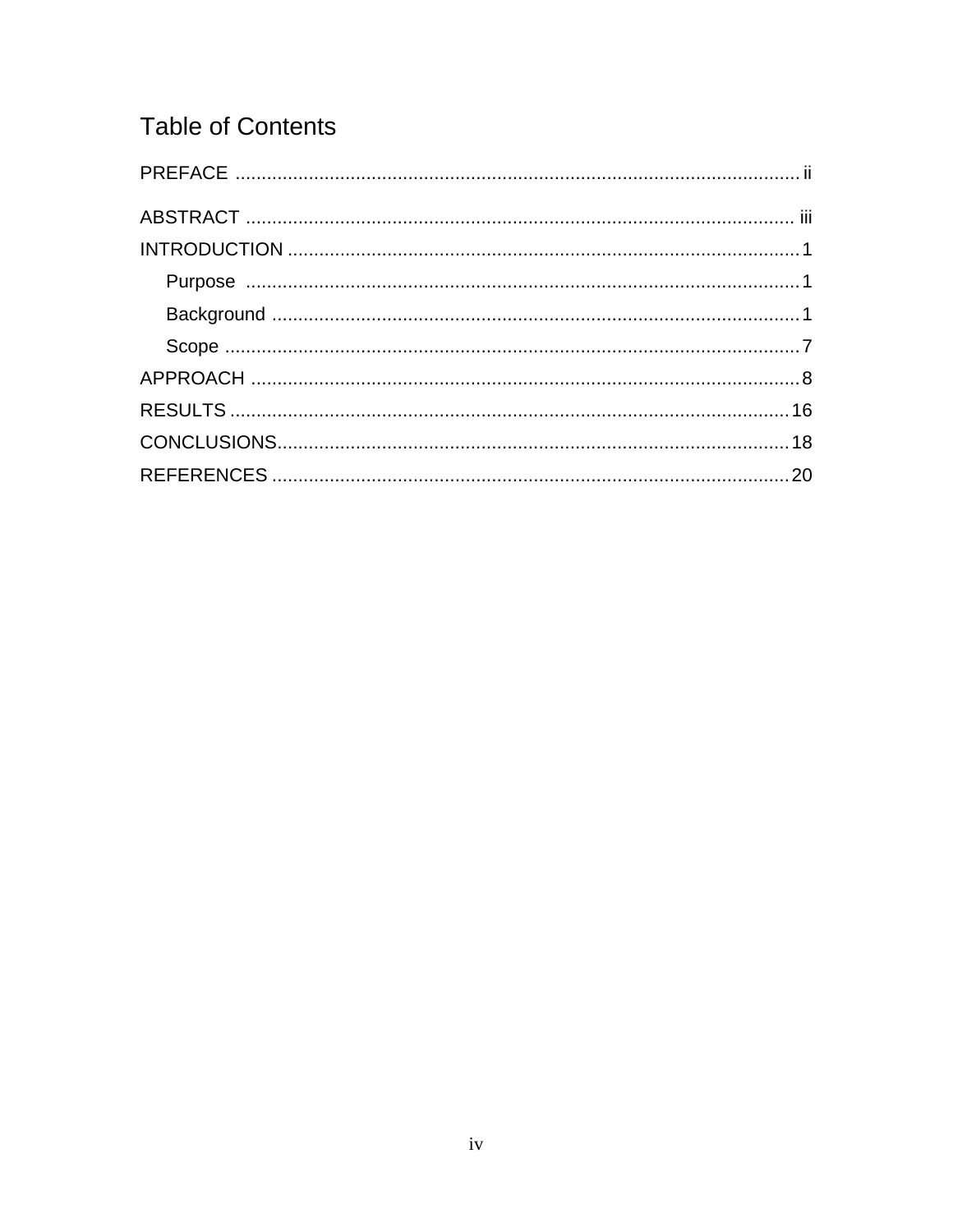# **I. Introduction**

### *Purpose*

The purpose of this project is to develop a water budget tool for rivers and demonstrate it for the Tombigbee River-Tenn-Tom Waterway. This work is part of the Northern Gulf Institute project, *Watershed Modeling Improvements to Enhance Coastal Ecosystems,* which has as one objective, "Promote improved use of the most appropriate technology to support watershed decision support." A functional water budget is the first step in managing water resources, so the work presented here is intended to provide an appropriate tool for that purpose.

### *Background*

The Tombigbee River and the connected Tenn-Tom Waterway, which drains parts of Tennessee, Mississippi, and Alabama, is part of the Mobile basin, as shown in Figures A and B. The Tombigbee basin contributes nearly half of the freshwater flows into Mobile Bay (McAnally and Ballweber. 2005).



**Location of the Mobile River Basin** 

Figure A. Mobile Basin map (Tombigbee River Basin Management Plan Draft, 2005)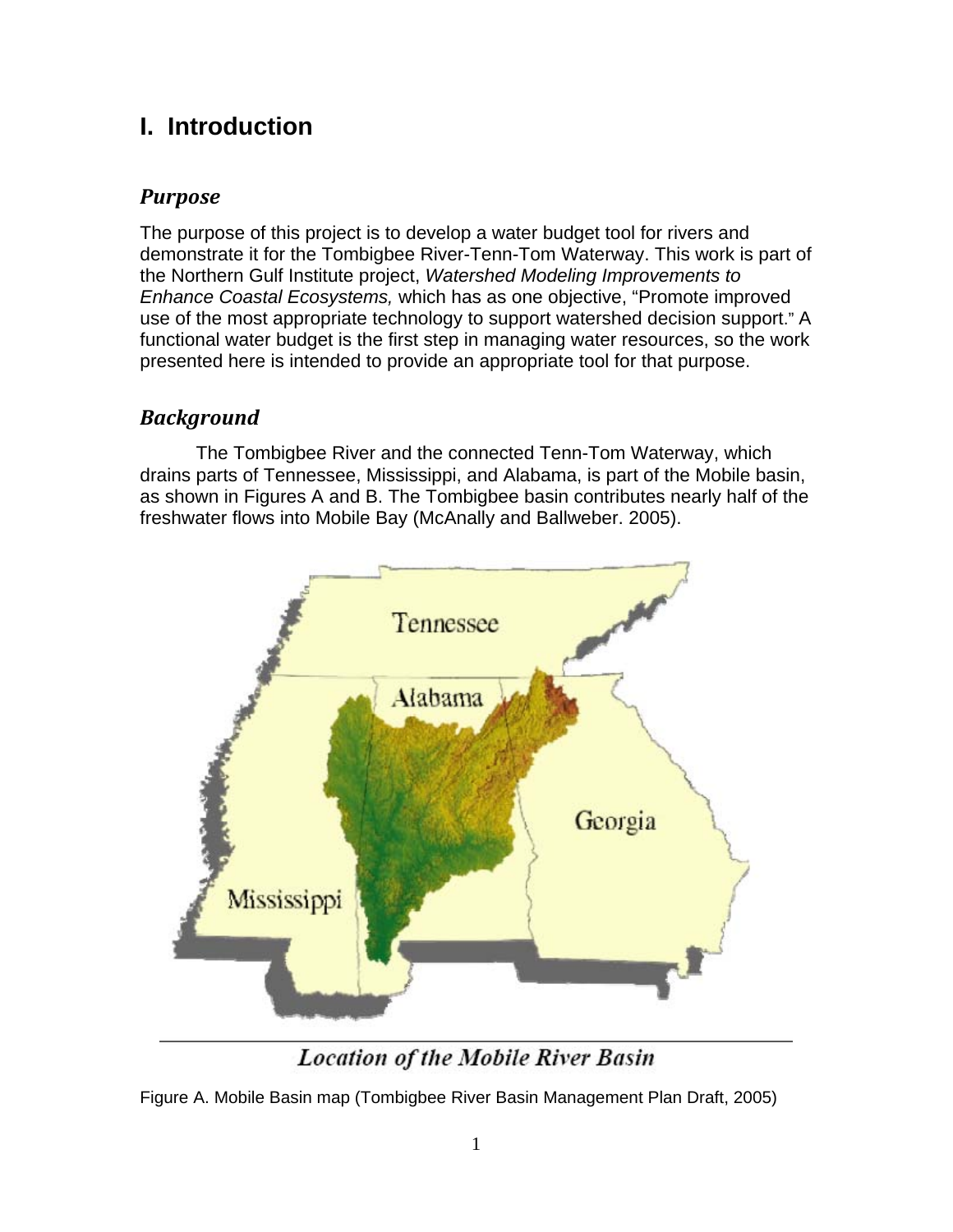

Figure B. Tennessee-Tombigbee Waterway Map (from www.tenntom.org)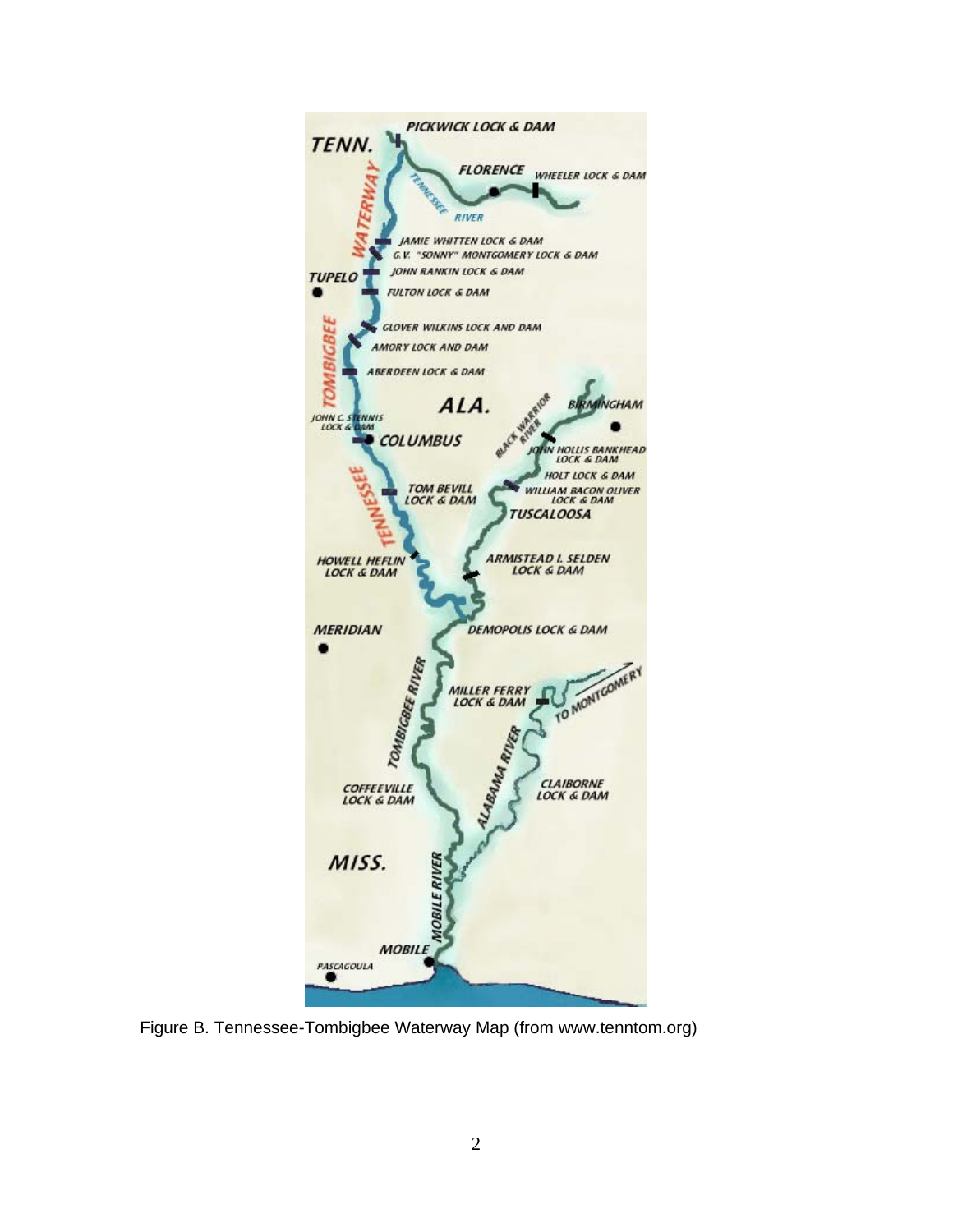Portions of the watershed in Mississippi are located in Itawamba, Lee, Monroe, Clay, Lowndes, Noxubee, Prentiss, Tishomingo, Union, Pontotoc, Chickasaw, Webster, Choctaw, Okitibbeha, Winston, and Kemper counties. Alabama counties located in part or in full in the watershed include: Lamar, Pickens, and Franklin, Marion, Fayette, Tuscaloosa, Greene, and Sumter counties. The Upper Tombigbee Basin drains about a 6,000 mi<sup>2</sup> area within Mississippi and includes six watersheds: Upper Tombigbee, Buttahatchee, Luxapallila, Middle Tombigbee-Lubbub, Sipsey, and Noxubee. The primary tributaries to the waterway include Browns Creek, Mackeys Creek, Twenty Mile Creek, Donivan Creek, Cummings Creek, Bull Mountain Creek, Mantachie Creek, Sipsey Creek, Town Creek, Weaver Creek, James Creek, Matubby Creek, McKinleys Creek, and the Buttahatchee River. The 2000 U.S. census estimated the entire Tombigbee River Basin has a population of 517,813 with 372,525 people living in the Mississippi portion, (Tombigbee River Basin Management Plan Draft, 2005).

 The Tennessee-Tombigbee Waterway is a 234-mile-long inland waterway providing a navigation connection between the Tennessee River (and thus the Cumberland, Ohio, and Mississippi Rivers) and the Gulf of Mexico via the Black Warrior-Tombigbee Waterway and Mobile Bay. It passes through Mississippi and Alabama as shown in Figure B. Constructed by the U. S. Army Corps of Engineers, it was completed in [1](#page-6-0)984<sup>1</sup>.

The Waterway consists of three distinct sections – River, Canal, and Divide Cut — as shown in Figure C. The River portion extends upstream from Mile 217, where the Waterway connects to the Black Warrior River, to Mile 366 near Amory, Mississippi, generally following the course of the Tombigbee River. The Canal section starts at Mile 366 and departs from the Tombigbee River course to trend generally northward to Jamie Whitten (Bay Springs) Lock and Dam at Mile 412. The Divide Cut section connects the Canal section to the Tennessee River at Pickwick Lake near the Mississippi-Tennessee boundary.

<span id="page-6-0"></span> 1 Information in this section was drawn from materials of the Corps of Engineers and the Tennessee-Tombigbee Waterway Development Authority and from a special issue of Environmental Geology and Water Sciences, Vol 7, Nos. 1/2, 1985. .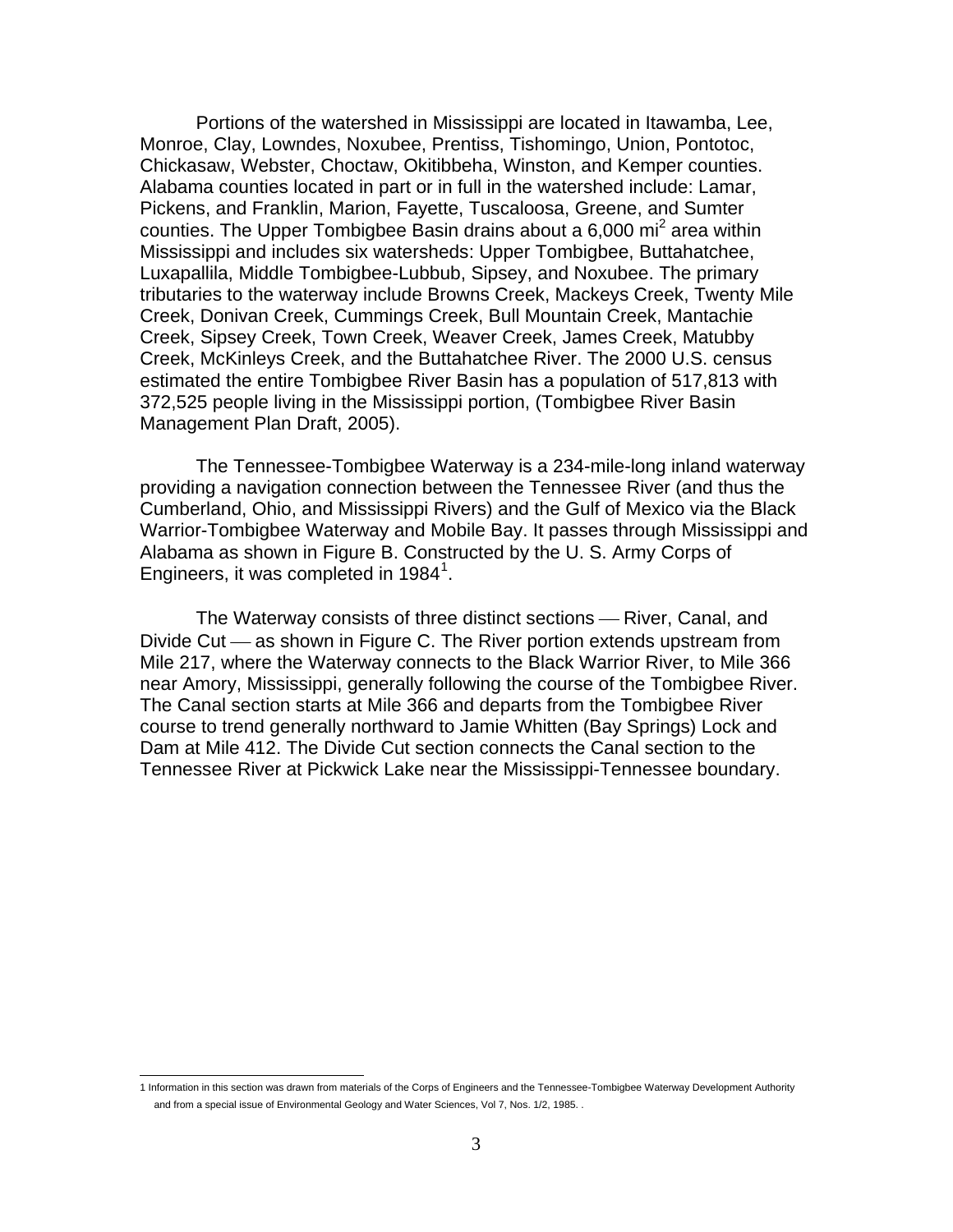

### PUBLIC PORTS (River Mile) LOCK AND DAM

- 
- 
- (Lock E)
- 
- D. Amory Port (370) 4. Fulton (Lock C)
- 
- F. Clay County Port (339) 6. Amory (Lock A)
- G. Lowndes County Port (330) 7. Aberdeen

- A. Yellow Creek Port (448) 1. Jamie Whitten (Bay Springs)
- B. Burnsville Port (435) 2. G.V. 'Sonny' Montgomery
- C. Port Itawamba (390) 3. John Rankin (Lock D)
	-
- E. Aberdeen Port (357) 5. Glover Wilkins (Lock B)
	-
	-
	- 8. John C. Stennis (Columbus)
	- 9. Tom Bevill (Aliceville)
	- 10. Howell Heflin (Gainesville)

Figure C. Tenn-Tom Waterway Schematic (McAnally et al. 2004)

The 149-mile-long River section lies within the Tombigbee River flood plain and generally follows the course of the river. A number of river meanders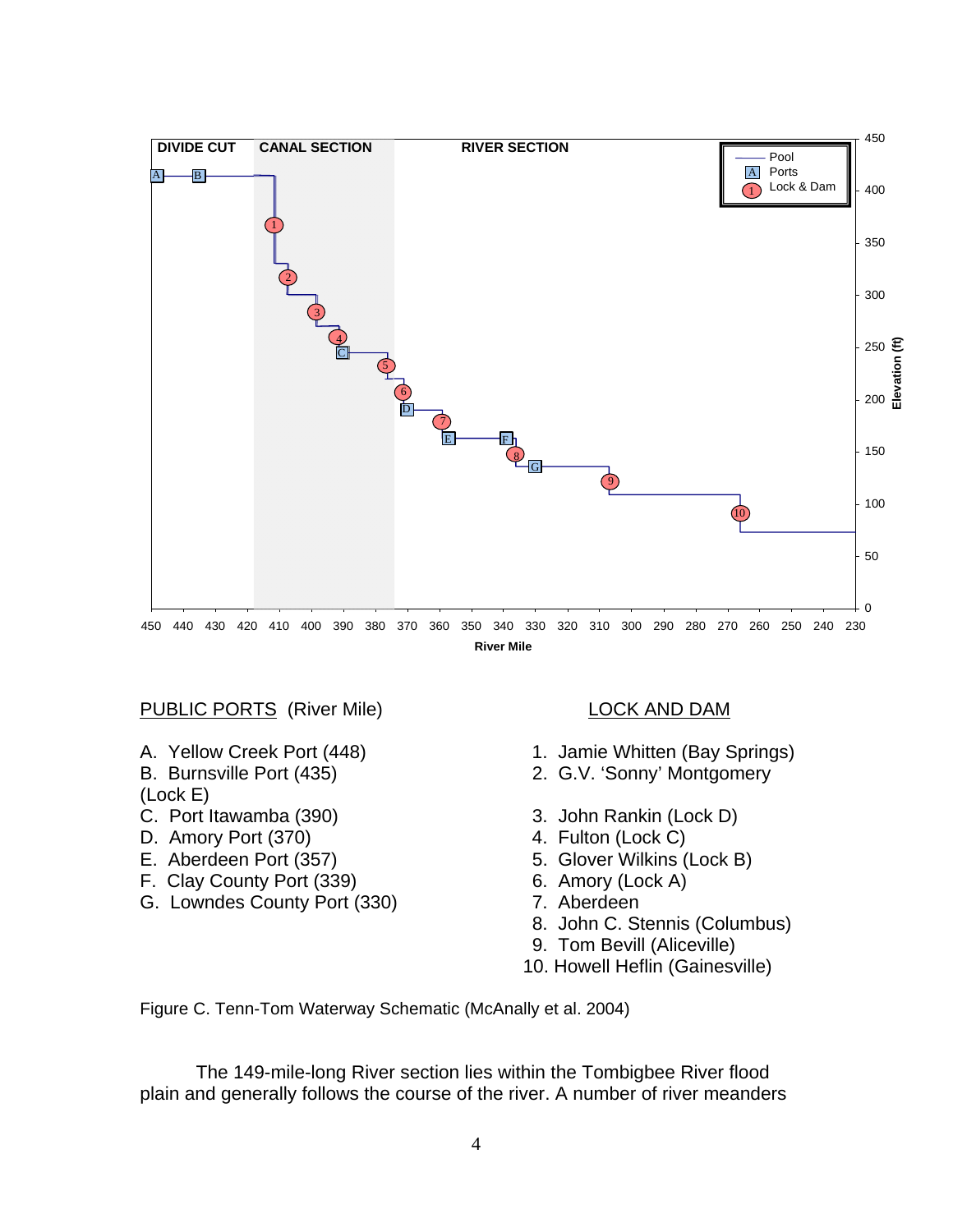have been cut off, leaving 71 miles of meander loops that are still connected to the Waterway. Four lock and dam structures raise the water level a total of 117 ft. The navigation channel has a bottom width of 300 ft and dredged depths of 9 or 12 ft plus 1 ft of allowable overdepth dredging. Numerous tributaries drain into the River section, bringing significant quantities of sediment.

The 46-mile-long Canal section is located near the eastern edge of the Tombigbee River floodplain and was formed by constructing a levee to serve as the western boundary of the section while natural high ground serves as the eastern boundary. Five pools result in a chain-of-lakes configuration to provide navigable depths with a 300-ft-wide by 12-ft-deep channel. Inflow to the Canal section is limited to discharges from Whitten Lock and Dam and small tributaries on the eastern edge of the floodplain. The Waterway Diverges from the Tombigbee River at Waterway Mile 366. The Tombigbee River above that point accumulates flow from the Big and Little Brown Creeks, Mackey's Creek, Donivan Creek, Twenty Mile Creek, and Mantachie Creek. Minimum flow structures on the waterway provide flow previously provided by Red Bud Creek, Bull Mountain Creek, Mackey Creek, and Turner Branch, also known as Standifer Creek. There is also a major input of water and sediment from the Donivan Creek Flood Control Project entering from the West.

The Divide Cut section connects the Tombigbee basin to the Tennessee River by an excavated cut through the basin divide extending 39 miles from Bay Springs Dam to Pickwick Lake. The navigation channel has a bottom width of 280 ft and a depth of 12 ft during minimum (winter) pool on Pickwick Lake. Inflows to the section consist of local inflows and flow from Pickwick Lake to replace water released downstream at Bay Springs Dam.

Table A lists the pools and structures of the Waterway and their dimensions. Each dam forms an upstream pool, which in some cases has the same name as the dam. Annual water flow through the Waterway consisting of natural flows plus estimated lockages per day are shown in Table B.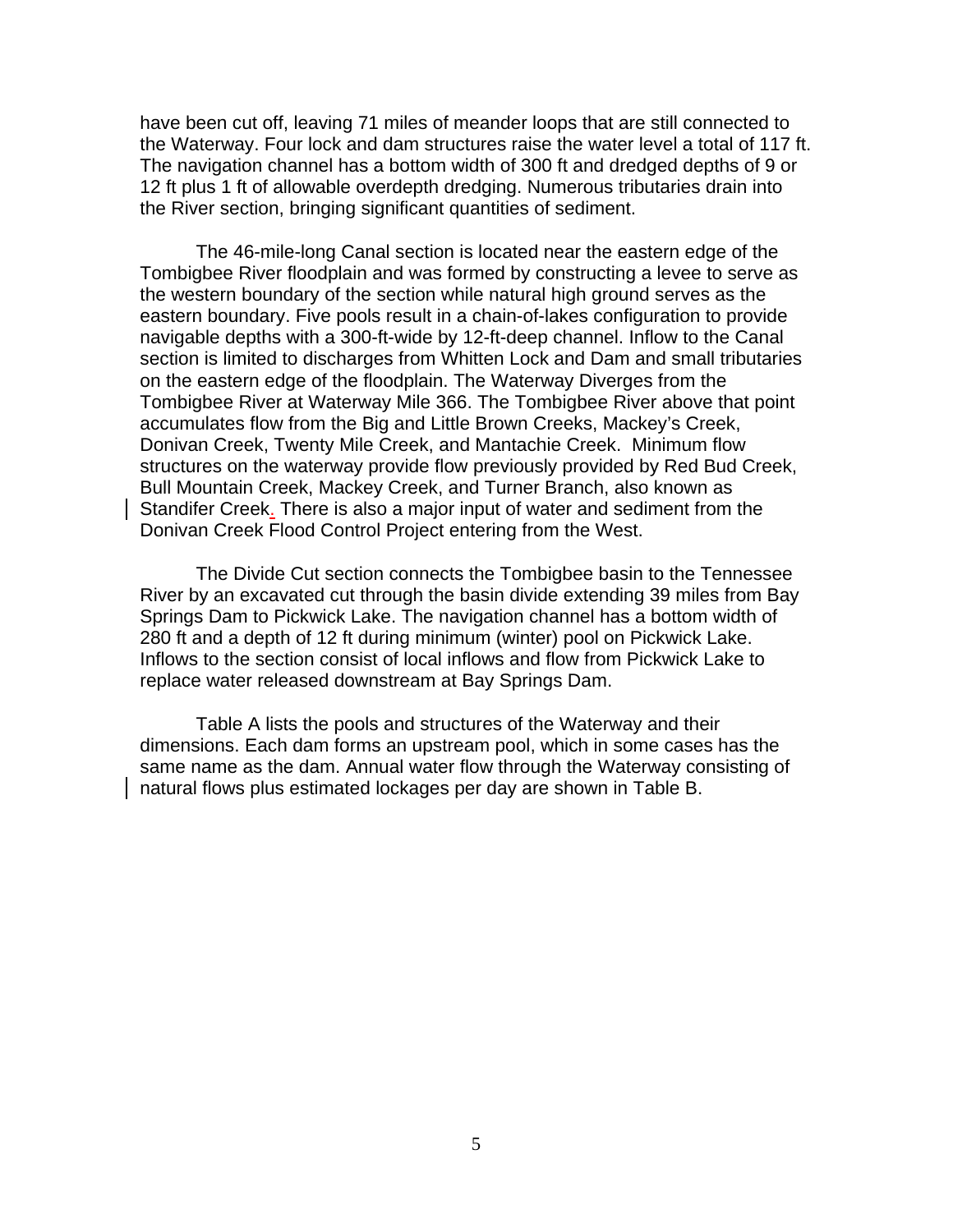| Section Total | Length<br>(mi) | <b>Channel Channel</b><br>Width<br>(f <sup>t</sup> ) | <b>Depth</b><br>(f <sup>t</sup> ) | Locks<br>(Pool)<br>110 ft. wide x 600 ft. long each | Lift<br>(f <sup>t</sup> ) | <b>Normal</b><br>Pool<br>Elevation<br>(f <sup>t</sup> ) | Water<br><b>Surface</b><br>(acres) |
|---------------|----------------|------------------------------------------------------|-----------------------------------|-----------------------------------------------------|---------------------------|---------------------------------------------------------|------------------------------------|
| <b>River</b>  | 149            | 300                                                  | 9                                 | Gainesville Lock and Dam<br>(Gainesville)           | 36                        | 109                                                     | 6,400                              |
|               |                |                                                      |                                   | Bevill Lock and Dam (Aliceville)                    | 27                        | 136                                                     | 8,300                              |
|               |                |                                                      |                                   | Stennis Lock and Dam<br>(Columbus)                  | 27                        | 163                                                     | 8,900                              |
|               |                |                                                      |                                   | Aberdeen Lock and Dam<br>(Aberdeen)                 | 27                        | 190                                                     | 4,121                              |
| Canal         | 46             | 300                                                  | 12                                | Amory Lock (Pool A)                                 | 30                        | 220                                                     | 914                                |
|               |                |                                                      |                                   | Wilkins Lock (Pool B)                               | 25                        | 245                                                     | 2,718                              |
|               |                |                                                      |                                   | Fulton Lock (Pool C)                                | 25                        | 270                                                     | 1,642                              |
|               |                |                                                      |                                   | Rankin Lock (Pool D)                                | 30                        | 300                                                     | 1,992                              |
|               |                |                                                      |                                   | Montgomery Lock (Pool E)                            | 30                        | 330                                                     | 851                                |
| <b>Divide</b> | 39             | 280                                                  | 12                                | Whitten Lock (Bay Springs)                          | 84                        | 414                                                     | 7,645                              |
| Total         | 234            |                                                      |                                   |                                                     | 341                       |                                                         | 43,483                             |

### Table A. Tennessee-Tombigbee Waterway Navigation Components (McAnally et al, 2004)

Table B. Average Annual Flows, 1000 acre-ft (McAnally et al. 2004)

| Pool               | Upstream<br>Inflow | Local<br>Inflow | <b>Discharge</b><br>outside |
|--------------------|--------------------|-----------------|-----------------------------|
|                    |                    |                 | the                         |
|                    |                    |                 | Waterway                    |
|                    | 301                | 270             | 0                           |
| <b>Bay Springs</b> | 571                | 70              | 51                          |
| Pool E             | 590                | 32              | 15                          |
| Pool D             | 607                | 40              | 0                           |
| Pool C             | 647                | 447             | 163                         |
| Pool B             | 931                | 23              |                             |
| Pool A             | 947                | 1397            | 0                           |
| Aberdeen           | 2,744              | 2,494           | 0                           |
| Columbus           | 5,238              | 1,586           | 0                           |
| Aliceville         | 6,824              | 689             | 0                           |
| Gainesville        | 7,315              |                 | Ω                           |

Although the Congressionally authorized purposes for the Waterway are limited to navigation, recreation, and wildlife mitigation, the Tenn-Tom Waterway also provides surface water supply to some in the region. Future growth is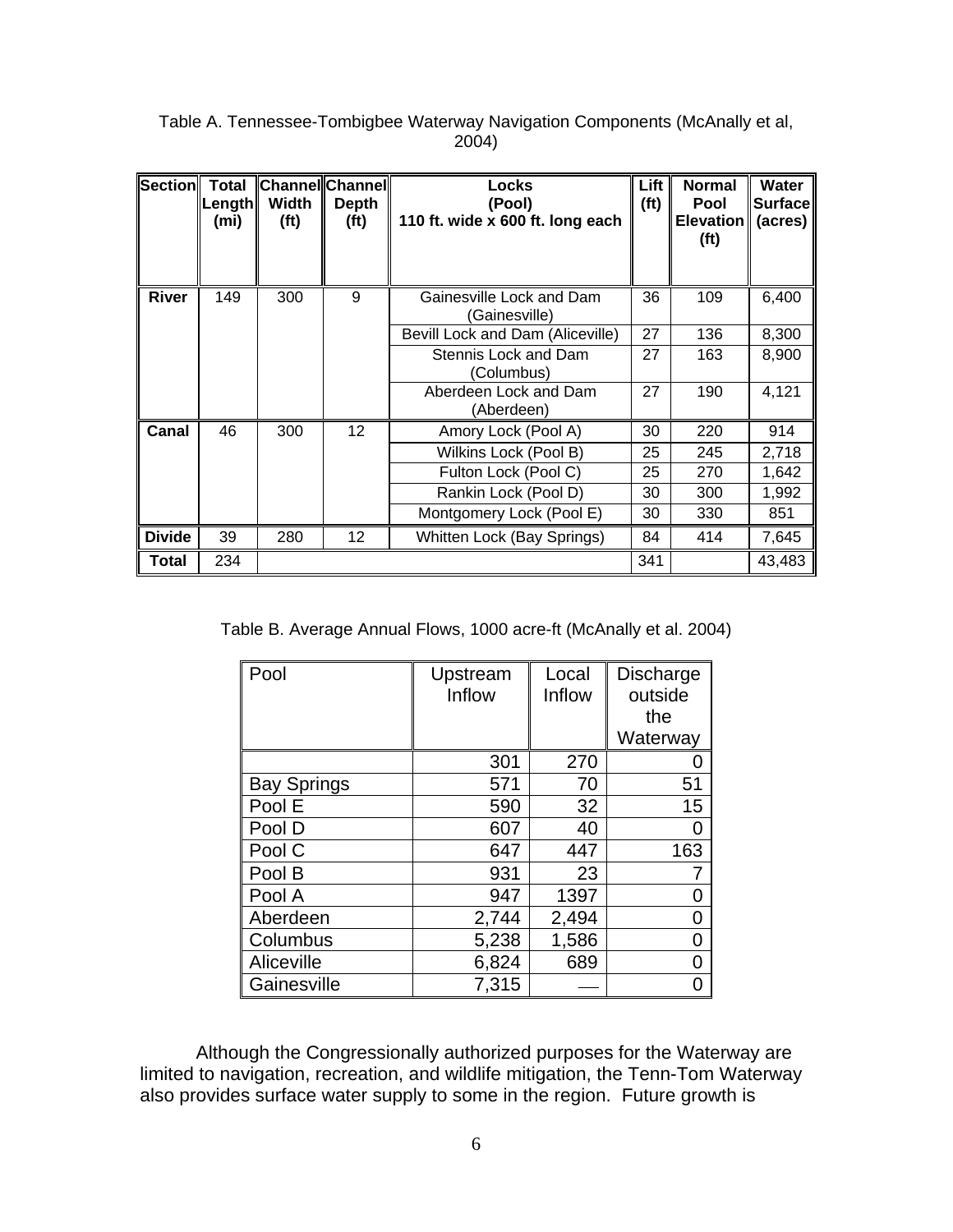expected to intensify water supply needs and the Water Resources Development Act of 2007 (Section 4051) instructs the Corps of Engineers to perform a feasibility study for expanding the Waterway's authorized purpose to explicitly include water supply. However, before feasibility can be determined, watershed managers must first know the amount of water available in the system.

### *Scope*

This report examines publicly available flow data to identify statistically relevant water discharges in the Tombigbee River and Tenn-Tom Waterway. While this study attempts to account for the major forcings in the Tenn-Tom Waterway Water Budget, it should be understood that not every drop of water entering or exiting the system can be accounted for but, "The challenge is to manage water resources while explicitly accounting for the inherent uncertainties in water budget estimates" (Healy, Et Al. 2007). For example, groundwater flows into and out of the Waterway are not considered here.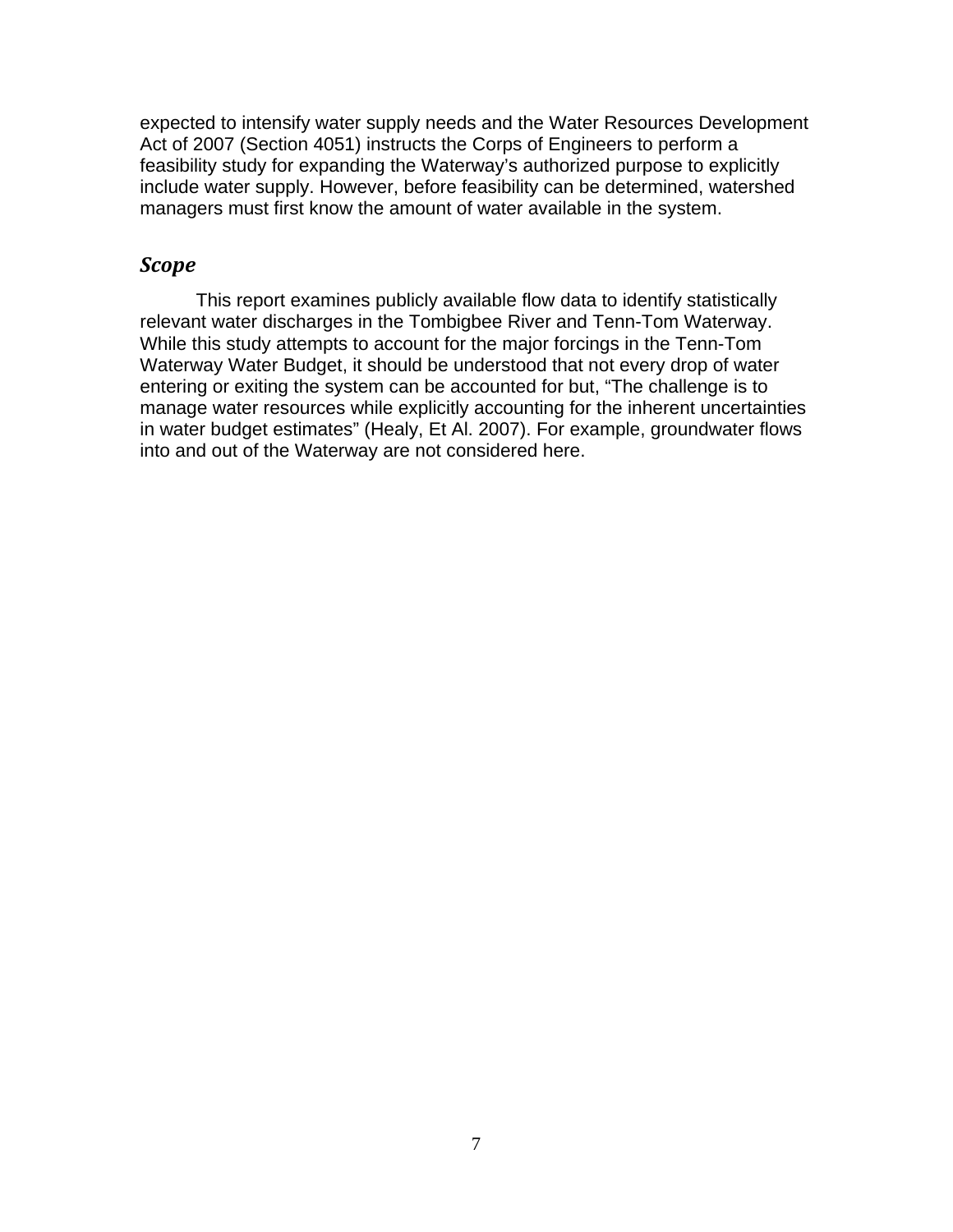## **APPROACH**

 The overall approach consisted of compiling public water surface flow records and tabulating them in a Microsoft Excel spreadsheet, performing basic statistical analyses, and formatting the results.

 The first step was to develop a conceptual understanding of how water moves through the system and to draw a schematic flow chart of the study area. Using maps from the Corp of Engineers Mobile District Office and Google Earth, a flowchart of significant tributaries was developed. Meetings with Waterway managers<sup>[2](#page-11-0)</sup> refined the flow chart and improved our intuitive understanding of physical processes along the waterway, particularly issues with minimum flow structures and bypasses along the upper part of the Waterway. The resulting schematic flow chart of the system is presented in Figures D and E. The figure shows that pit dumps – the release of water from a navigation lock – at Whitten Lock supplies water to the Canal Section, as do several small streams on the east bank of the Waterway. At four locations in the upper Waterway flows are released through Minimum Flow Structures (MFS) into the former East Fork of the Tombigbee River. East Fork and Town Creek join to form the Tombigbee River, which flows into the Waterway at River Mile 366.

<span id="page-11-0"></span> 2 The authors thank Rick Saucer, Allan Brewer, and Pete Grace of the Corps' Tenn-Tom Waterway Management Office for their expertise and insights.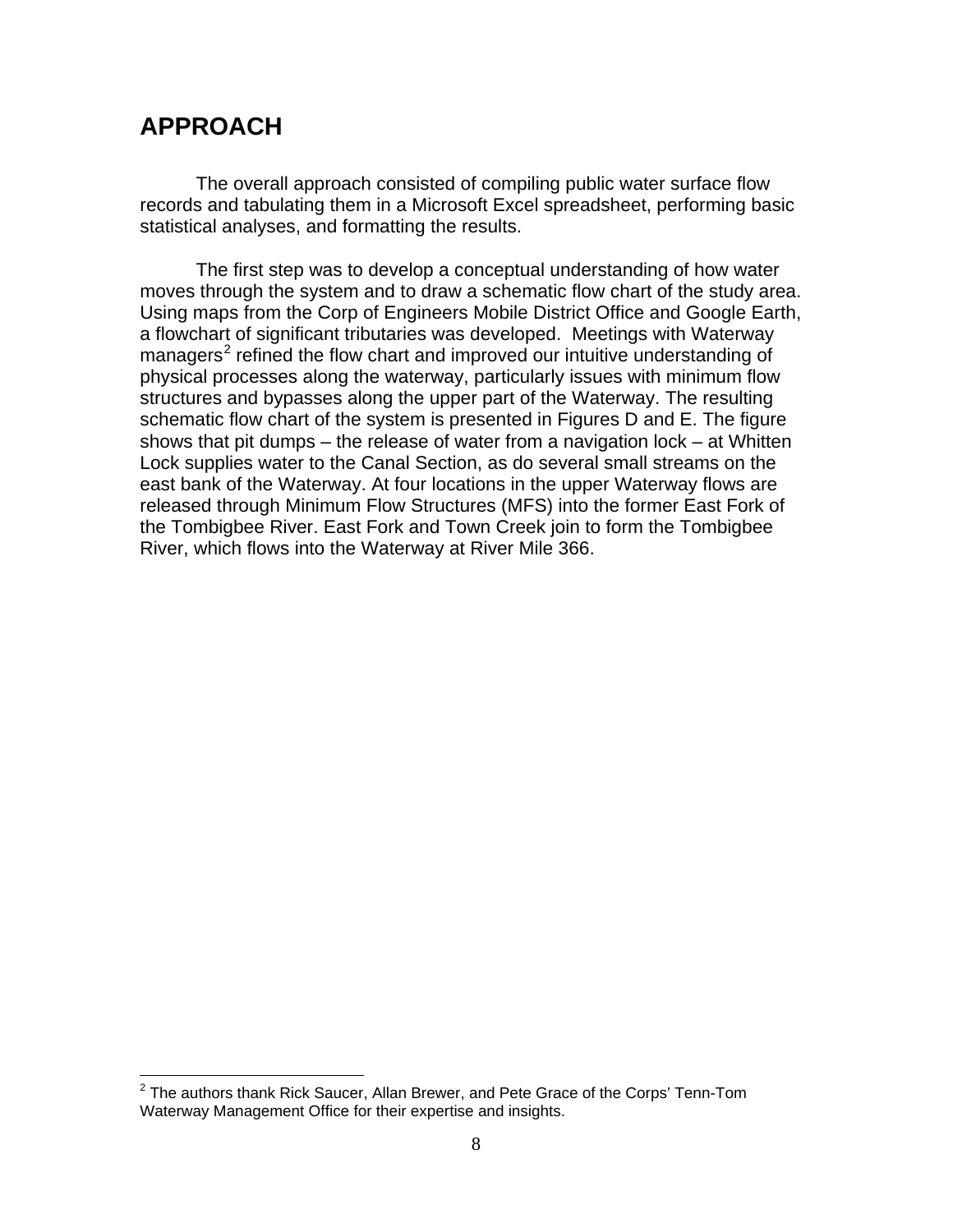

Figure D. Tombigbee River and Upper Tenn-Tom Waterway Flow Chart. (MFS= Minimum Flow Structure)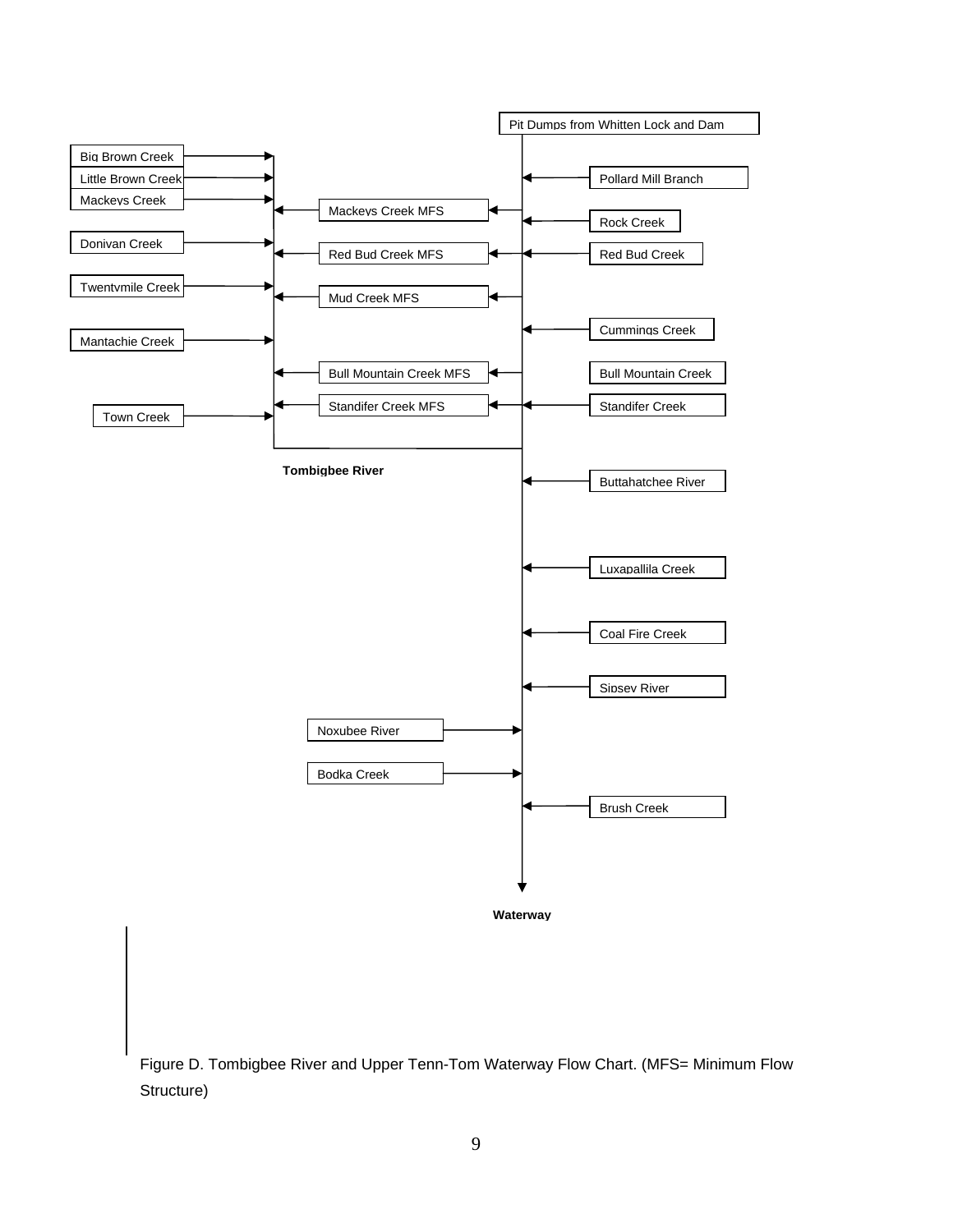In order to begin to quantify the water budget, inflows and outflows from the watershed had to be gathered. Inflows to be gathered in the data collection included: tributary and in-stream flows, lockages, and permitted discharges in the study area, such as Publicly Owned Treatment Works (POTW). The data for streamflow were obtained from the United States Geological Survey water data webpage (<http://waterdata.usgs.gov/nwis/rt>) and analyses were conducted on an average annual basis. There were over 40 stream gaging stations located within the watershed, although not all gages were utilized. Stations having a very short period of record and upstream stations where there were multiple stations along a tributary were the most common reasons for omission. Table C lists the stations used in this analysis.

| <b>Station Number</b> | <b>Station Name</b>                               |  |
|-----------------------|---------------------------------------------------|--|
| 02429900              | BIG BROWN CREEK NR BOONEVILLE, MS                 |  |
| 02429949              | LITTLE BROWN CREEK NR NEW SITE, MS                |  |
| 02429980              | POLLARD MILL BRANCH AT PADEN, MS                  |  |
| 02430000              | MACKEYS CREEK NR DENNIS, MS                       |  |
| 02430038              | ROCK CREEK NR BELMONT, MS                         |  |
| 02430085              | RED BUD CREEK NR MOORES MILL, MS                  |  |
| 02430680              | TWENTYMILE CREEK NR GUNTOWN, MS                   |  |
| 02430880              | <b>CUMMINGS CREEK NR FULTON, MS</b>               |  |
| 02431000              | TOMBIGBEE RIVER NR FULTON, MS                     |  |
| 02433500              | TOMBIGBEE RIVER AT BIGBEE, MS                     |  |
| 02436500              | TOWN CREEK NR NETTLETON, MS                       |  |
| 02437100              | TOMBIGBEE RIVER AT ABERDEEN LOCK AND DAM, MS      |  |
| 02439400              | BUTTAHATCHEE RIVER NR ABERDEEN, MS                |  |
| 02441390              | TOMBIGBEE RIVER AT STENNIS LOCK AND DAM, MS       |  |
| 02443500              | LUXAPALLILA CREEK NR COLUMBUS, MS                 |  |
| 02444000              | COAL FIRE CREEK NR PICKENSVILLE, AL               |  |
| 02444160              | TOMBIGBEE RIVER AT BEVILL L&D NR PICKENSVILLE, AL |  |
| 02444500              | TOMBIGBEE RIVER NEAR COCHRANE, AL.                |  |
| 02446500              | SIPSEY RIVER NR ELROD, AL                         |  |
| 02447025              | TOMBIGBEE R AT HEFLIN L&D NR GAINESVILLE AL       |  |
| 02448500              | NOXUBEE RIVER NR GEIGER, AL                       |  |
| 02448900              | BODKA CREEK NEAR GEIGER, AL.                      |  |
| 02431410              | MANTACHIE CREEK BL DORSEY, MS                     |  |
| 02433000              | BULL MOUNTAIN CREEK NR SMITHVILLE, MS             |  |
| 02444490              | BOGUE CHITTO CREEK NR MEMPHIS, AL                 |  |
| 02467000              | TOMBIGBEE R AT DEMOPOLIS L&D NEAR COATOPA, AL     |  |
| 02449245              | BRUSH CREEK NR EUTAW, AL                          |  |
| 02466030              | BLACK WARRIOR RIVER AT SELDEN L&D NR EUTAW, AL    |  |

### Table C. USGS Gaging Stations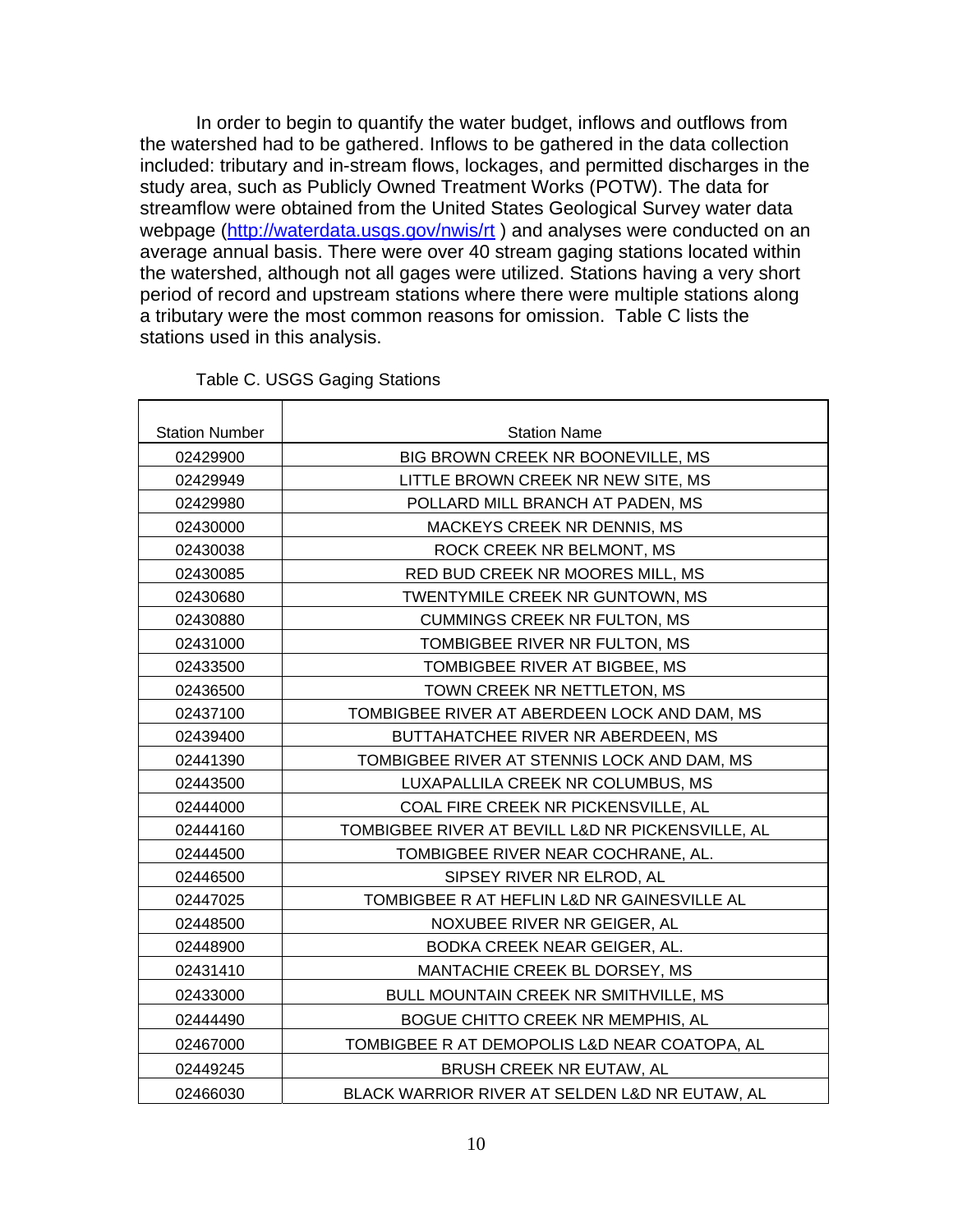Lockages out of Whitten Lock and Dam are the major source of water for the Canal Section of the Tenn-Tom Waterway. Information on the number of Pit Dumps per Month since October 2003 was obtained from the Corp of Engineers. From this information, the average dumps per day were calculated. Next the volume of water passing through the lock during each lockage was determined by using the dimensions of the lock. James Whitten Lock and Dam measures six hundred and seventy (670) feet long and one hundred and ten (110) feet wide with a lift of eighty four (84) feet. This yields volumetric discharge during each lockage of six million one hundred and ninety thousand (6190000) cubic feet or one hundred and forty two (142) acre-feet. Couple with the average pit dumps per day being four point six (4.6) and the number of days in a year and the volumetric discharge in Acre\*Feet per Year is obtained.

Surface water withdrawals in the Mississippi portion of the watershed were obtained through communication with Mississippi Department of Environmental Quality (MDEQ) and Alabama Department of Environmental Management  $(ADEM).<sup>3</sup>$  $(ADEM).<sup>3</sup>$  $(ADEM).<sup>3</sup>$  This data was a collection of surface water withdrawal permits with the pertinent data being the maximum volume of water a permit site could remove, in acre-feet per year, as well as latitude and longitude positioning. The majority of water taken from the Tenn-Tom Waterway is used in industrial water supply, public drinking water supply, and irrigation. Table D lists the permitted and pending permit withdrawals in Mississippi and Alabama.

| <b>NAME</b>                                       | <b>NUMBER</b> | <b>QUANTITY (ACRE*FT/YR)</b> |
|---------------------------------------------------|---------------|------------------------------|
| TUMLINSON, J.H., AND                              | MS-SW-00079   | 400                          |
| TKACH LAND PARTNERSHIP                            | MS-SW-00082   | 250                          |
| KELLOGG, L. C., SR.                               | MS-SW-00090   | 225                          |
| KELLOGG, L. C., SR.                               | MS-SW-00093   | 225                          |
| NORTHEAST MISSISSIPPI REGIONAL WATER SUPPLY DIST. | MS-SW-00113   | 40331                        |
| JOST, JOHN C.                                     | MS-SW-00135   | 210                          |
| CARTER, LARRY E.                                  | MS-SW-00140   | 100                          |
| CARTER, LARRY E.                                  | MS-SW-00141   | 200                          |
| COLUMBUS, CITY OF                                 | MS-SW-00173   | 16805                        |
| WEYERHAEUSER COMPANY                              | MS-SW-01040   | 45171                        |
| COX, WILLIAM E.                                   | MS-SW-01275   | 180                          |
| OLD WAVERLY GOLF CLUB LLC                         | MS-SW-01405   | 200                          |
| COLEMAN FARMS, INC.                               | MS-SW-01555   | 480                          |
| HOLLIMAN, GENE D.                                 | MS-SW-01958   | 150                          |
| SCHROCK, TITUS                                    | MS-SW-01971   | 75                           |
| WISE, C. A., ESTATE                               | MS-SW-01987   | 53                           |
| (continued)                                       |               |                              |

Table D. Permitted and Pending Withdrawals in Mississippi

 $\overline{a}$ 

<span id="page-14-0"></span> $3$  Celeste Evans and Tom Littlepage, respectively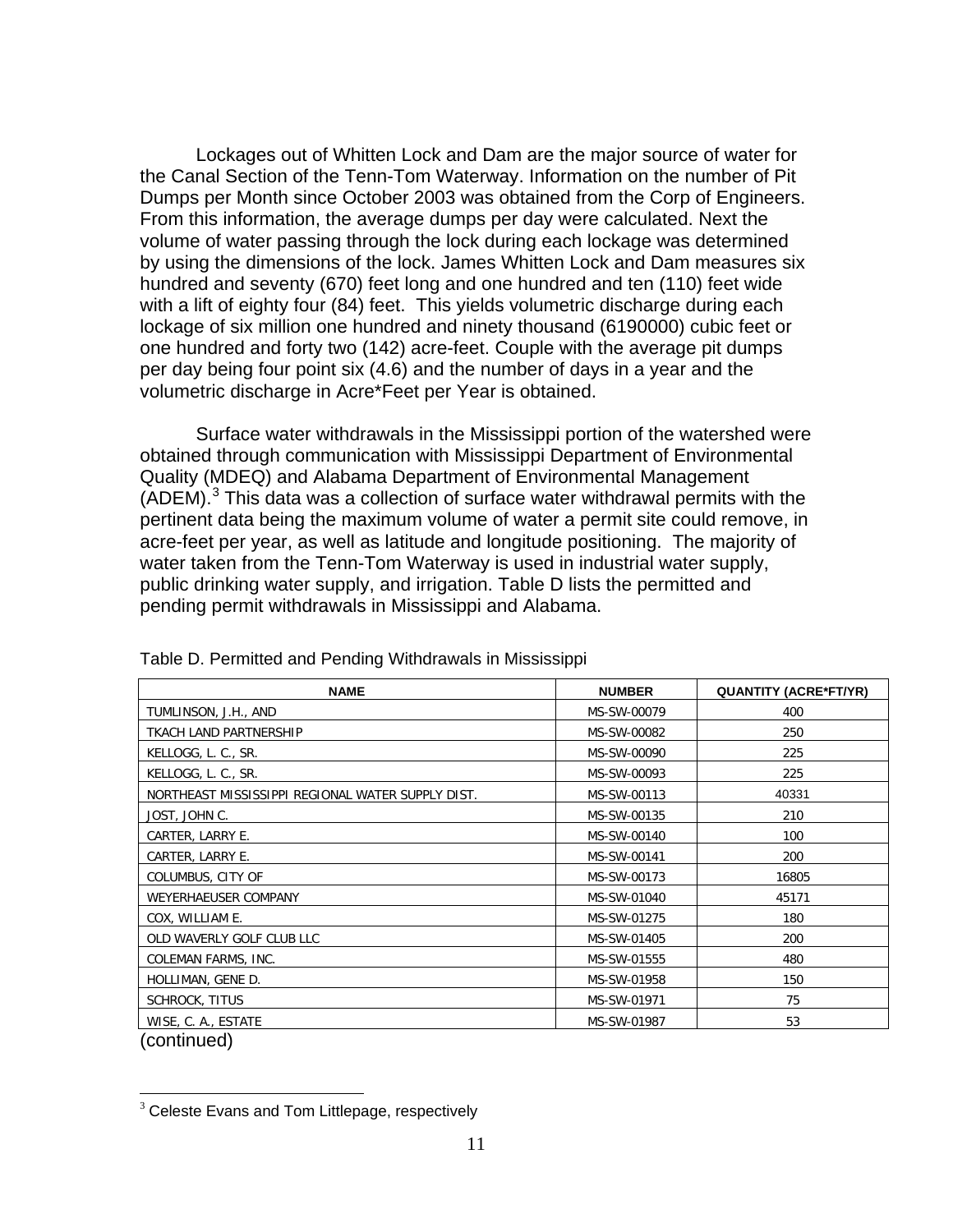| <b>NAME</b>                                 | <b>NUMBER</b> | <b>QUANTITY (ACRE*FT/YR)</b> |
|---------------------------------------------|---------------|------------------------------|
| HANEY, MARVIN Y.                            | MS-SW-02164   | 100                          |
| WALDROP, DUDLEY J. (WALDROP FARMS)          | MS-SW-02498   | 225                          |
| WALDROP, D. D.                              | MS-SW-02499   | 175                          |
| WALDROP, D. D.                              | MS-SW-02500   | 175                          |
| HUSSEY, HERMAN E.                           | MS-SW-02520   | 70                           |
| HUSSEY, HERMAN E.                           | MS-SW-02521   | 70                           |
| AMORY, CITY OF                              | MS-SW-02575   | 50                           |
| PHILLIPS III, W R AND T L                   | MS-SW-02614   | 51                           |
| PILKINTON, SAMUEL T.                        | MS-SW-02750   | 350                          |
| SCHERTZ, JAY                                | MS-SW-02765   | 70                           |
| TODD, ELMER J., JR.                         | MS-SW-02768   | 36                           |
| TODD, ELMER J., JR.                         | MS-SW-02769   | 75                           |
| TOMBIGBEE LUMBER CO., INC.                  | MS-SW-02773   | 130                          |
| DOMTAR PAPER COMPANY LLC                    | MS-SW-02782   | 1290                         |
| ITAWAMBA COMMUNITY COLLEGE                  | MS-SW-02785   | 10                           |
| WRIGHT, DAVID T.                            | MS-SW-02793   | 1                            |
| PINKERTON, WAYNE                            | MS-SW-02794   | $\mathbf{1}$                 |
| STARKS, ROY D.                              | MS-SW-02796   | 1                            |
| TRULOVE, JOE                                | MS-SW-02800   | 4                            |
| COLEMAN, JOHNNIE B., MRS. (DOROTHY F.)      | MS-SW-02827   | 1                            |
| GRAVLEE, MACON                              | MS-SW-02828   | 1000                         |
| LEATHERS, C. RICKEY                         | MS-SW-02842   | 1                            |
| <b>GRANT, RANDALL</b>                       | MS-SW-02846   | 1                            |
| MORRISON, JERRY                             | MS-SW-02858   | 1                            |
| SMITH, JAMES & JERRY                        | MS-SW-02860   | 1                            |
| NORTHEAST MS REGIONAL WATER SUPPLY DISTRICT | MS-SW-02869   | 33609                        |
| HAAS, FOX                                   | MS-SW-02877   | 120                          |
| HAAS, FOX                                   | MS-SW-02878   | 75                           |
| PATTERSON, KEARY                            | MS-SW-02891   | 200                          |
| RIEVES, HAL                                 | MS-SW-02892   | 1                            |
| SMITH, C. W.                                | MS-SW-02897   | 1                            |
| KORNFUHRER, HAROLD & VICKI                  | MS-SW-02899   | 1                            |
| SMITH, DANNY LEE & BEVERLY                  | MS-SW-02900   | 1                            |
| DYE, WALTER                                 | MS-SW-02901   | $\overline{2}$               |
| NIX, GEORGE BURTON, JR.                     | MS-SW-02918   | 50                           |
| COOPER MARINE AND TIMBERLANDS               | MS-SW-03028   | 20                           |
| SHIRLEY, WILLIAM T                          | MS-SW-03171   | 8                            |
| SKELTON, STEVE                              | AL-SW-1188    | 373                          |
| COOPER MARINE & TIMBERLANDS                 | AL-SW-1180    | 557                          |
| VIENNA SOD LLC                              | AL-SW-1185    | 61                           |
| FORKLAND SPRINGS FARM                       | AL-SW-865     | $\mathsf{O}$                 |
| PATTON FARM SOUTH                           | AL-SW-550     | 27                           |

Table D. Permitted and Pending Withdrawals in Mississippi (continued)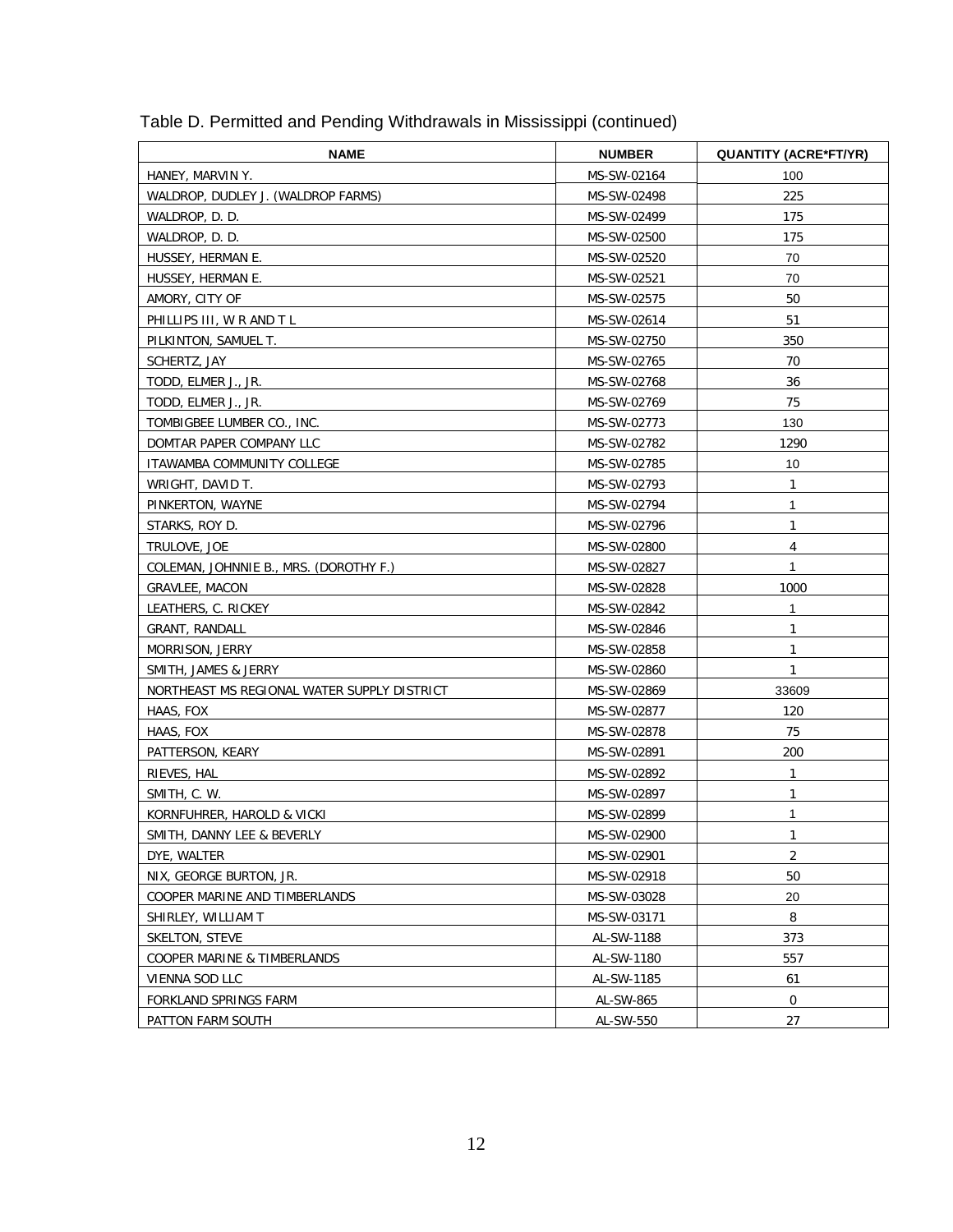Discharges within the watershed were much more difficult to obtain than surface water withdrawals. A comprehensive spreadsheet of dischargers within the basin was not available through MDEQ or ADEM. This presented the opportunity to explore a different manner of data acquisition. The process began with the use of Geographic Information Systems (GIS) tools and map representation. A shapefile of the permitted dischargers in the watershed was found at the Mississippi Automated Resource Information System, or MARIS, website (http://www.maris.state.ms.us/). When this shapefile is added to a map layer of perennial streams and stream gages it becomes possible to obtain the locations and names of dischargers which are pertinent to the study. The names under which the permits are filed are then searched in MDEQ's EnSearch engine (http://opc.deq.state.ms.us/) of permits within the state and in most cases provided a permitted volumetric discharge for each location. Of the times when volumetric discharges were not obtained, one of the impediments was the permits which do not state a quantitative discharge but a maximum and minimum concentration or pH for which effluents must not exceed. In some other cases, sites were still in the process of being permitted or were not found in the database. But many dischargers in the area were permitted a maximum quantitative discharge which could be used in the study. The majority of discharges to the Waterway included publicly-owned treatment works (POTW) and industrial sites. Sites that simply replace water taken from the Waterway represent little to no change in Waterway flow; however, those dischargers using groundwater as their water supply increase flow in the Waterway.

Figure F displays the spatial and relative location of the permitted sources and sinks of water in the study area. These flows plus the gaged river flows were compiled into a spreadsheet which calculates the water budget for various standard statistical measures.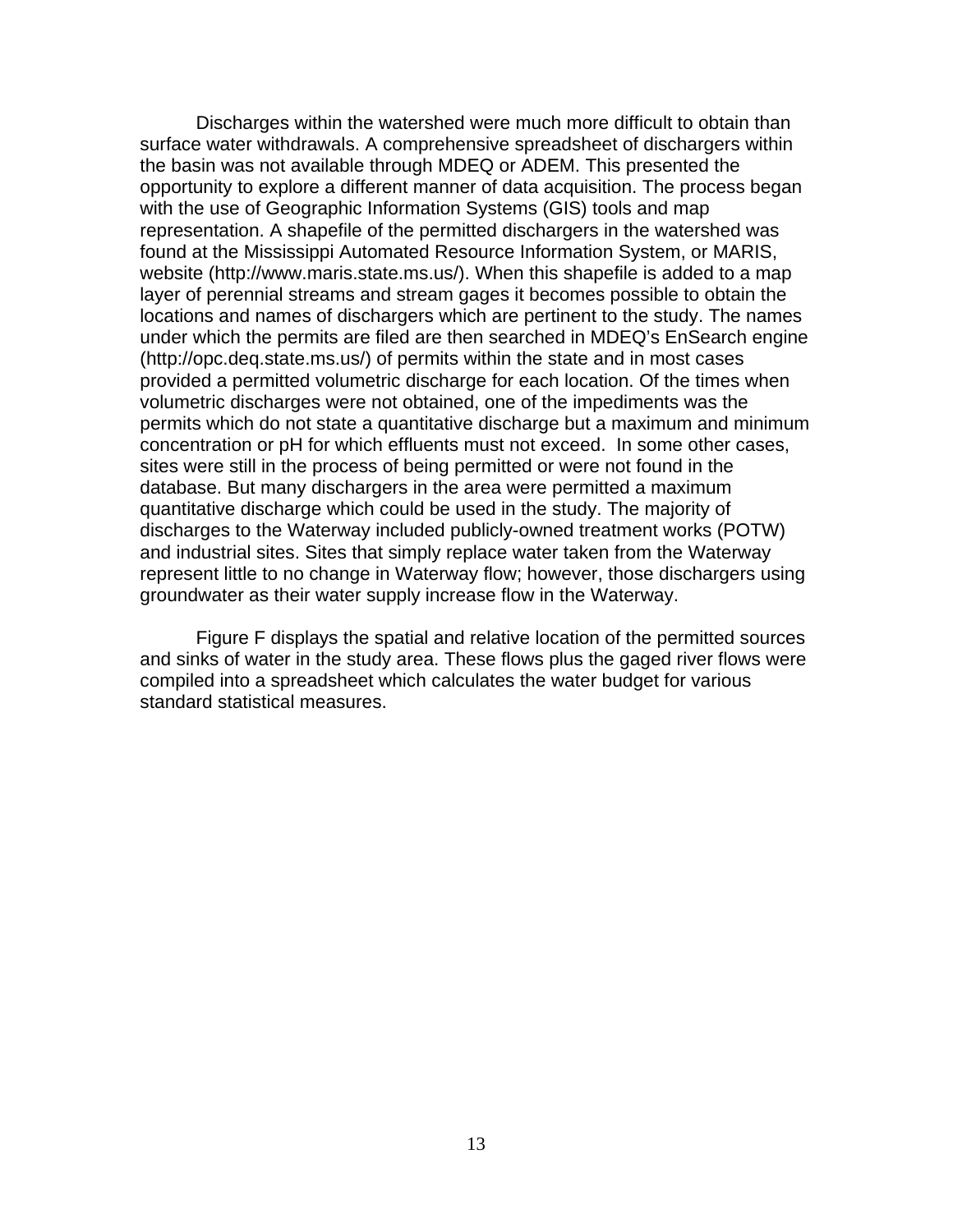

Figure F. Study Area Map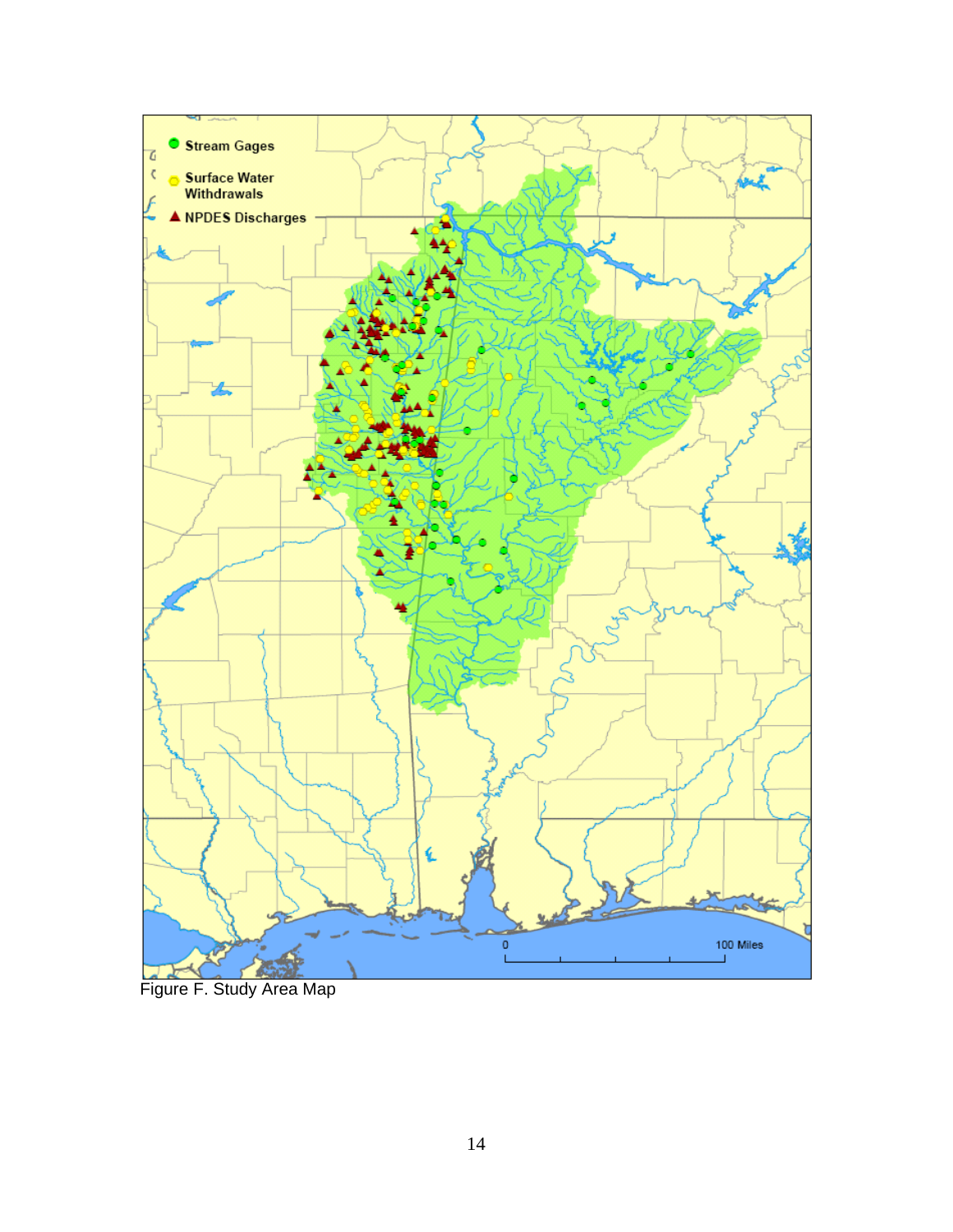After all of the data had been gathered and arranged and ordered in a spatially significant way, several statistical analyses were performed by changing the streamflow conditions. Three cases were analyzed: Mean, Low, and High Flow. The mean flow condition was obtained through averaging the mean annual flows, as obtained from the USGS, and averaging those values over the period of record of each gage. In the low flow simulation, it was decided that a 7Q10 low flow approach would be used to describe the low flow situation. A 7Q10 is a measure of streamflow which describes the lowest flow for seven consecutive days that is expected to occur once in ten years. A program distributed by the Environmental Protection Agency (EPA) named DFLOW was used to perform the 7Q10 calculations. DFLOW was developed by the U.S. EPA Standards and Health Protection Division by the Great Lakes Environmental Center and Limno-Tech Inc. It is a Windows-enabled program that follows the methodology for stream design flow for steady-state modeling. The high flow simulation was chosen to represent a  $Q_{1.5}$  discharge. This is considered a bank-full discharge which has a return interval of one and half years. It may also be referred to as dominant discharge, effective discharge, and channel-forming discharge. This type of flow is most often used in sedimentation studies but can be used equally well in this situation. A program called PeakFQ was used to determine the discharge of rivers and creeks during high flow events. PeakFQ performs statistical flood-frequency analyses of annual peak flows following procedures recommended in Bulletin 17B of the Interagency Advisory Committee on Water Data.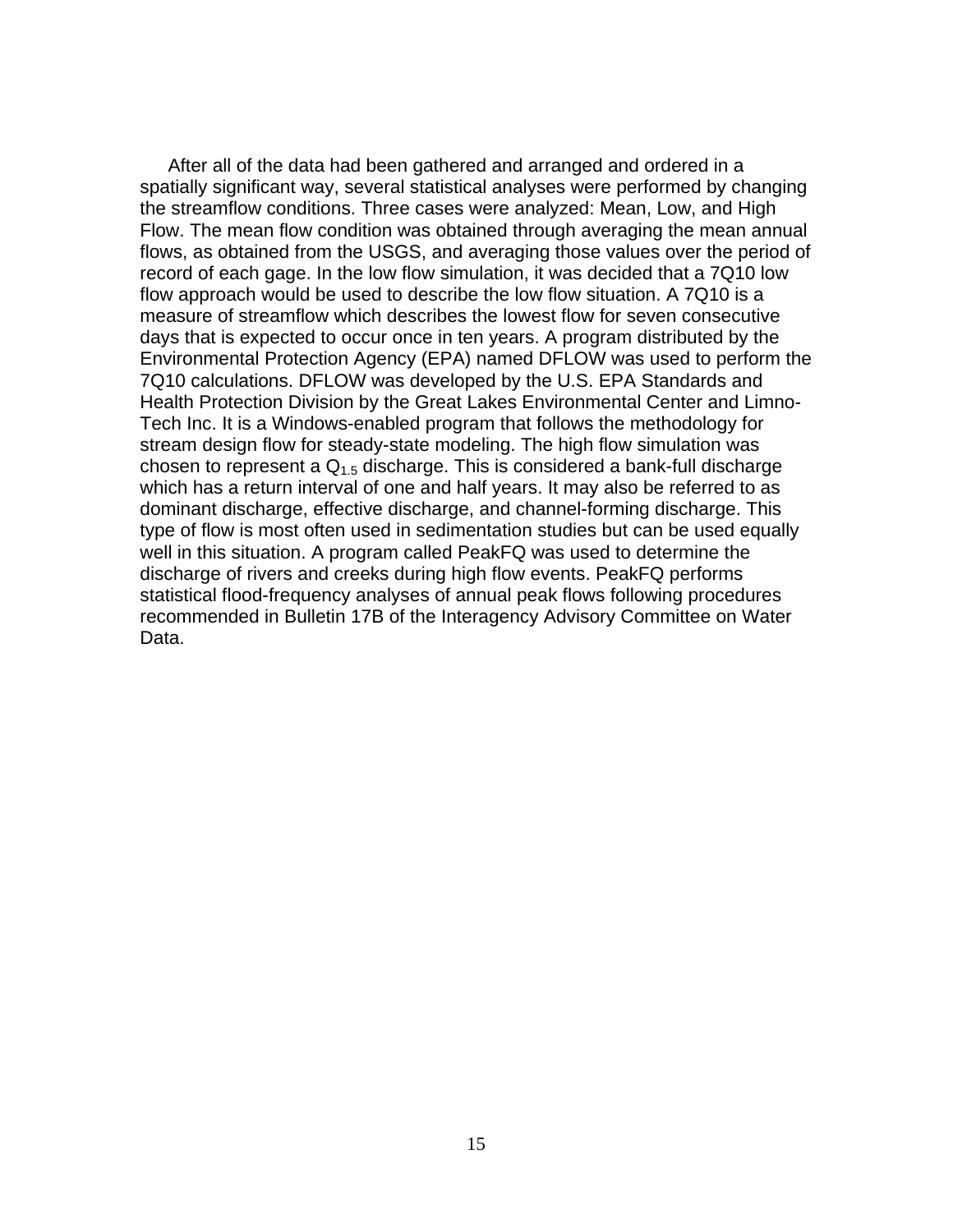# **RESULTS**

A primary end product of this work is the spreadsheet described in the preceding section. The spreadsheet, provided separately, is shown in a sample screen shot in Figure G.



Figure G. Water Budget Spreadsheet Sample Screenshot

In the above pictured spreadsheet, yellow cells represent withdrawals, pink cells stand for discharges, light blue cells signify a tributary, and dark blue cells indicate the run of the river or waterway. Some cells in the river and waterway are green. This connotes a measured flow in the river or waterway. Most of the dark blue cells values are derived through addition or subtraction of water from the system, but the green cells are measured flows. This can appear to cause some incongruence but this is just an artifact of limited statistical information and differences in the period of record for stream gages throughout the system. An example initially occurred at the Tombigbee River Gage near Cochrane Alabama. The volumetric flow as measured by the gage was lower than it should have been. The period of record for this gage was from 1938 to 1978. This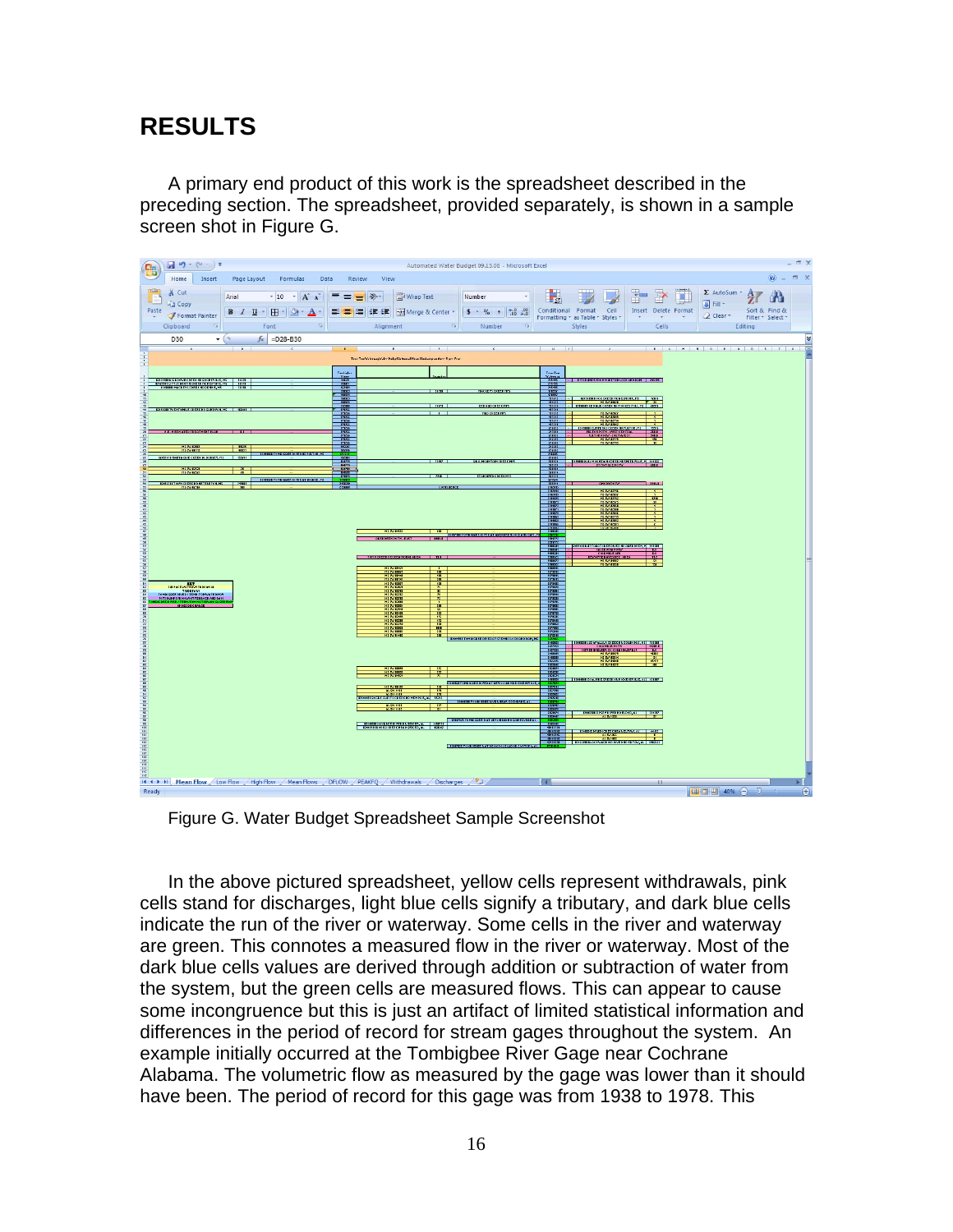means that the gage could not capture the hydrologic conditions of the river after the construction of the Tenn-Tom Waterway. The addition of Tennessee River water to the system must have caused an increase in flow of the system and therefore this gage is expected to provide a statistical flow which is less than the actual flow at that point of the waterway. It is for these reasons and the fact that there are gages located closely upstream and downstream of the Cochrane gage that the gage was excluded from the study.



Figure H. Mean Flow Results with Distance down River

One issue with the results is the use of a 7Q10 analysis over the entire watershed. A 7Q10 event over that large of an area is extremely unlikely to occur because of the size of the watershed and low probability of occurrence for each stream within the area. It is more likely that only a portion of streams will be experiencing a 7Q10 type of flow while other streams maybe just a little below average. Of course, the possibility of a widespread drought situation could occur, as witnessed by the droughts across the Southeast is the past few years. Another problem encountered during the statistical analysis was lack to data. The stream gages from Mantachie, Rock, and Bull Mountain Creek did not have enough data in order to perform the statistical flow analysis. They all had a long enough period of record but the data was not continuous throughout the lifetime of the gage and therefore it was not advisable to try to calculate the high and low flow events. These two considerations should be recognized when examining the low and high flow scenarios of the study.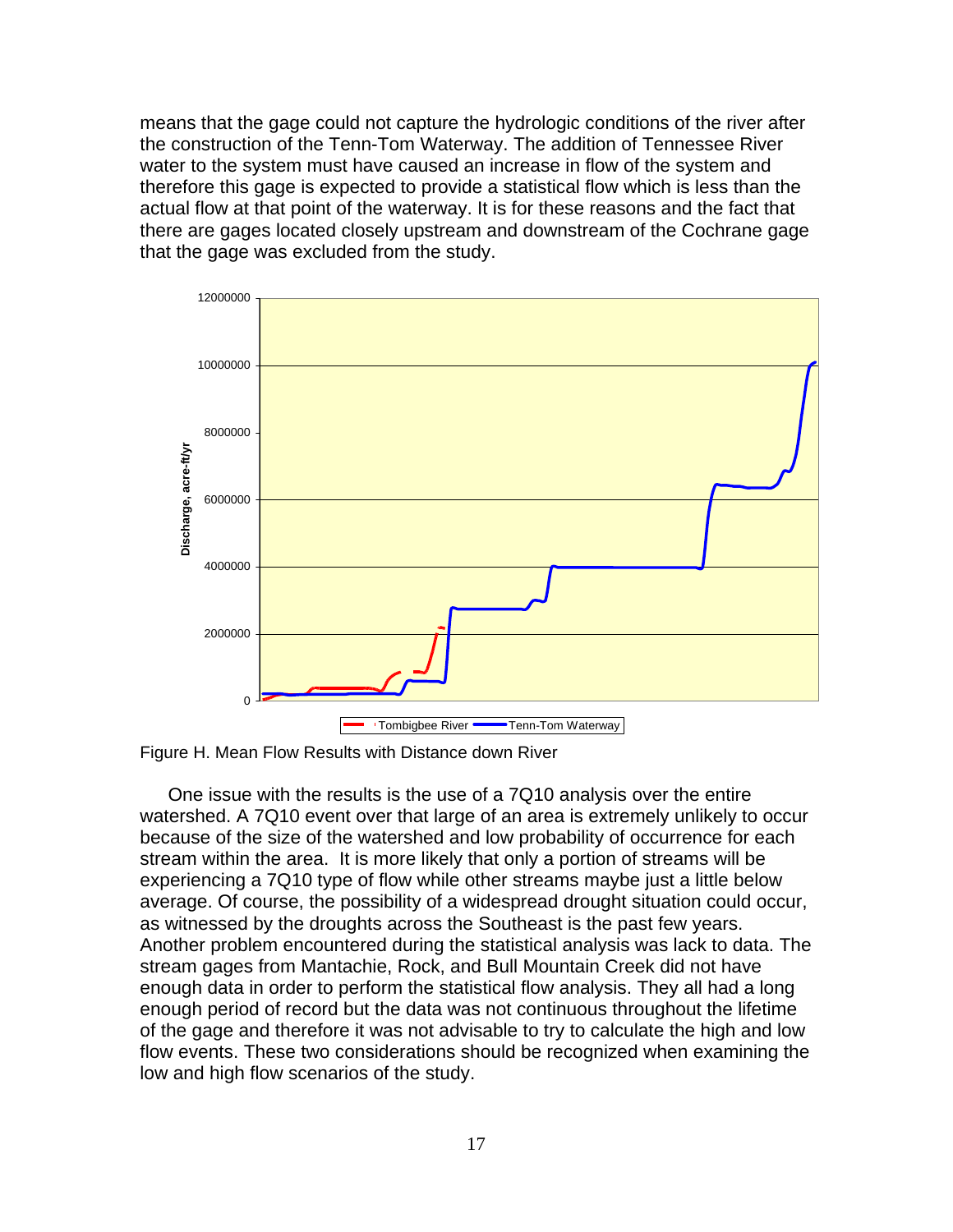### **CONCLUSIONS**

There is a need to understand the sources and withdrawals of water entering the watershed and their potential impacts on flows in the Tombigbee and Tennessee River Basins. The need is to protect the ecological, economic, and cultural health of the watershed. Recent issues over state water rights highlight the need for an effective and accessible water budget so watershed managers can make well-informed decisions when permitting withdrawals and discharges in the watershed. Without knowing how much water is present in the system it is very dangerous to permit water use as it would be possible to pledge water which may not be available in drought situations. As a recent report on water budgets by the United State Geological Society (USGS) says, "Balancing the water needs of humans with those of natural biological resources is an emerging area of concern for reservoir operation" (Healy, et al. 2007). With the formation of the Tenn-Tom Waterway, the river ceased to be a free flowing stream dominated by oscillations in natural weather patterns but a connected series of pools, which must be appropriately and effectively controlled by well informed water resources managers. With the development and growth in Northeast Mississippi, excessive water use in the upper part of the basin must not threaten the physical and biological resources of the downstream watershed, Mobile Bay, Mississippi Sound, and the Gulf of Mexico.

Watershed managers must consider community and industrial growth water supply needs in light of the health of the entire system, including down to Mobile Bay and the Gulf of Mexico. With this knowledge and viewpoint, permitting withdrawals in the area becomes a challenge that must not be considered on a state by state basis but with a watershed perspective that will balance economic and social growth with ecological integrity and environmental sustainability.

Political boundaries, such as state lines, are immaterial to the functioning of ecosystems but they made it more difficult gathering data for this study. For instance, information concerning volumetric discharges in Alabama was going to be included, but because of permitting information being kept on a state by state basis and other considerations that information was not included in the study. It would be much more helpful for the scientific and management community if data were kept and organized by considering natural environmental boundaries, such as watersheds, and not by political boundaries.

One of the most obvious areas of need in this water budget is information for ungaged streams and creeks. There are several considerable inputs to the system, which are not gaged by the USGS. Donivan Creek is a major input of water volume and sediment load from the West to the Tombigbee River. An estimation of the contributions of this stream and others would be helpful in assembling a more complete picture of the water budget in the study area. These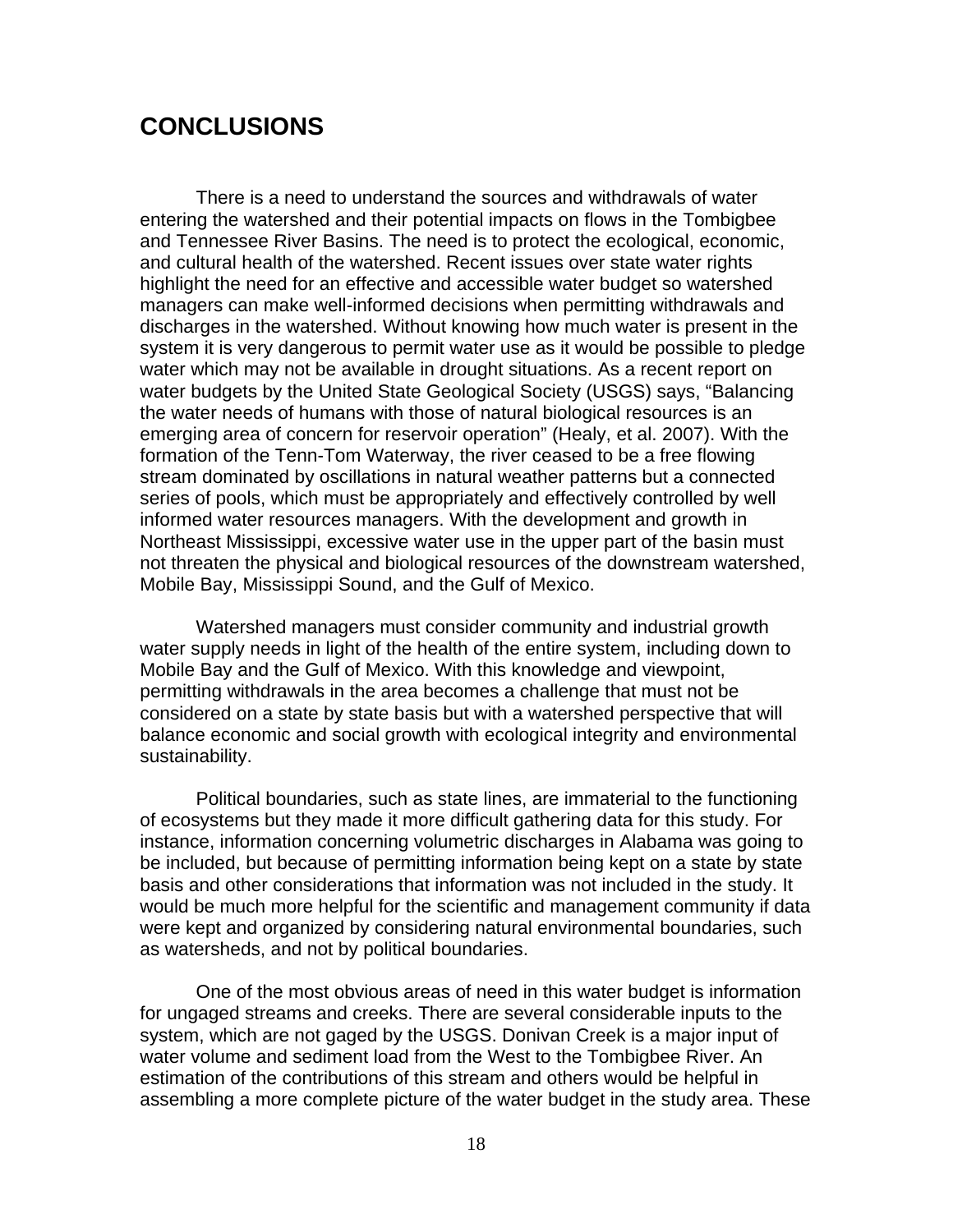ungaged flows can be estimated by finding the average flow contribution per acre for the streams with data in the watershed and applying that average to the ungaged streams and their contributing areas. This should provide a ballpark estimate of the water contributed by streams for which we have very little information. Another improvement to the results would the use of a probability function to determine a portion of streams in the area which would be experiencing low or high flows and thereby giving use a better characterization of the activity of the entire system under extreme conditions. Still better will be to complement this work with a hydrologic model simulation of the basin for long time periods to generate input data for the analyses.